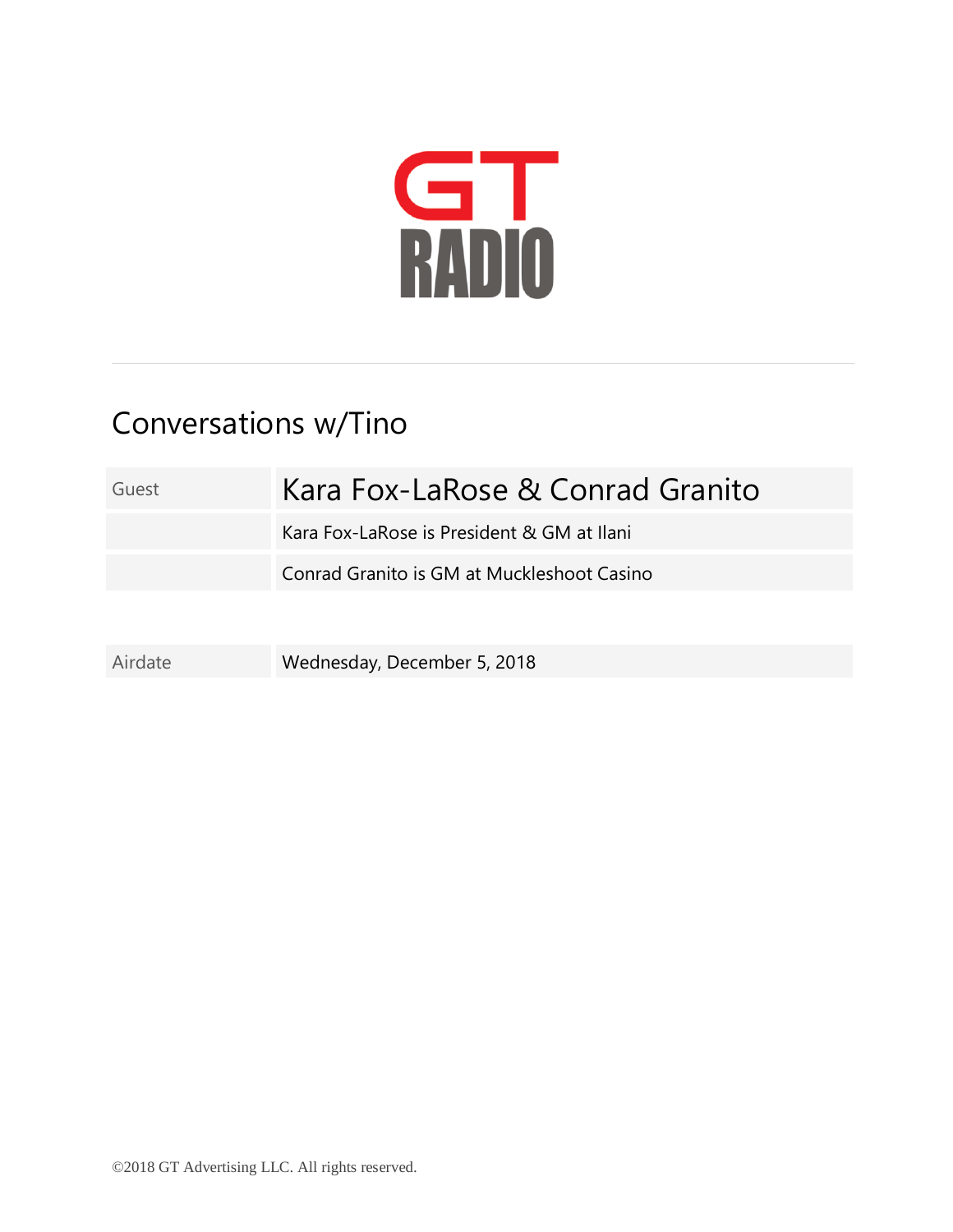| Conrad Granito:  | Hi, I'm on.                                                                                                                                                                                                                                                                                                                                                                                                                                                                                                                                                         |
|------------------|---------------------------------------------------------------------------------------------------------------------------------------------------------------------------------------------------------------------------------------------------------------------------------------------------------------------------------------------------------------------------------------------------------------------------------------------------------------------------------------------------------------------------------------------------------------------|
| Tino Magnatta:   | Conrad, how are you?                                                                                                                                                                                                                                                                                                                                                                                                                                                                                                                                                |
| Conrad Granito:  | Good.                                                                                                                                                                                                                                                                                                                                                                                                                                                                                                                                                               |
| Kara Fox-LaRose: | Hello there.                                                                                                                                                                                                                                                                                                                                                                                                                                                                                                                                                        |
| Tino Magnatta:   | Yeah. Let me see if                                                                                                                                                                                                                                                                                                                                                                                                                                                                                                                                                 |
| Conrad Granito:  | Hello.                                                                                                                                                                                                                                                                                                                                                                                                                                                                                                                                                              |
| Tino Magnatta:   | Kara, how are you?                                                                                                                                                                                                                                                                                                                                                                                                                                                                                                                                                  |
| Kara Fox-LaRose: | Good.                                                                                                                                                                                                                                                                                                                                                                                                                                                                                                                                                               |
| Tino Magnatta:   | Yeah. We have a great episode tonight. I'm so excited to have both of you.<br>You've both been on the show, and you've both been fantastic. You're amazing<br>people for what you've accomplished. Tonight, what I want to talk about a little<br>bit, Conrad and Kara, and by the way, welcome to the show.                                                                                                                                                                                                                                                        |
| Kara Fox-LaRose: | Thank you.                                                                                                                                                                                                                                                                                                                                                                                                                                                                                                                                                          |
| Conrad Granito:  | Good to be here.                                                                                                                                                                                                                                                                                                                                                                                                                                                                                                                                                    |
| Tino Magnatta:   | Yes. I wanted to, you guys are very dynamic, forward thinking, out of the box<br>people. I wanted to talk to you a little bit about some of the exciting projects<br>that you're working on. Because this is a really exciting time to be in our<br>business. Kara, tell us a little bit about your expansions and what you guys are<br>doing.                                                                                                                                                                                                                      |
| Kara Fox-LaRose: | Sure. As you know, the Cowlitz Tribe opened Ilani just about 18 months ago. It's<br>very exciting time for us, as we continue to evolve our business. Just 18 months<br>in, we are currently under construction with a gas station and convenience store<br>that we plan to open by late spring of '19. It's a very exciting opportunity for the<br>tribe. We've experienced a lot of growth this year, really created some, have<br>had just a great dynamic with the business, and the community responding to<br>welcoming the business. It's been a lot of fun. |
|                  | We're also taking a look at the land that we do have with the tribe's reservation<br>here, to see how we should take a bigger look at the master plan, so that we can<br>accomplish any expansion of the existing business and what that serves for the<br>tribe, as well as initiatives within the tribal government, as they continue to<br>evolve, as a government, so they can bring their home base back to their<br>reservation, and continue to service their community.                                                                                     |

It's very exciting.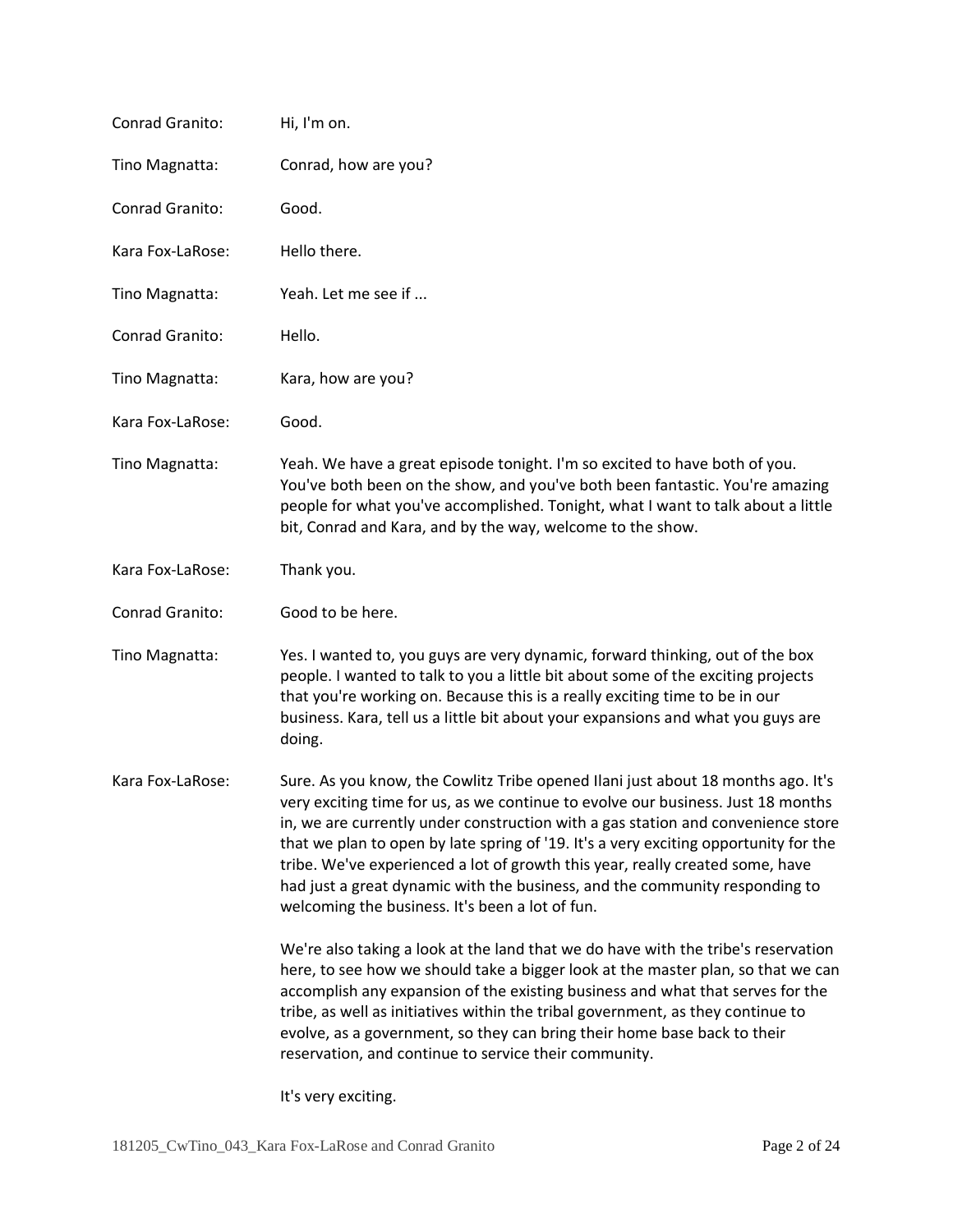| Tino Magnatta:   | That's great. Great stuff, Conrad?                                                                                                                                                                                                                                                                                                                                                                                                                                                                                                                                                                                                                                                                                          |
|------------------|-----------------------------------------------------------------------------------------------------------------------------------------------------------------------------------------------------------------------------------------------------------------------------------------------------------------------------------------------------------------------------------------------------------------------------------------------------------------------------------------------------------------------------------------------------------------------------------------------------------------------------------------------------------------------------------------------------------------------------|
| Conrad Granito:  | At Muckleshoot here, we've been around now for, oh Lord, over 23 years, and<br>have evolved the business over that time. We're still primarily a local's casino,<br>with about 80% of our business in the, about 20 miles from where I'm sitting<br>right now. We are in the process of having some major renovation. The first<br>phase will be a 20,000 square foot event center, adding some food and<br>beverage options to that also, revamping the casino floor, and doing some<br>enhancements to our current food and beverage.                                                                                                                                                                                     |
|                  | The next phase that's still in planning and looking at is then a hotel addition,<br>which will have, we're looking at scope and scale of that right now, but have<br>more information that hopefully by first quarter. Our goal is to have that event<br>center up and running sometime by March of '19. We're looking to break<br>ground here probably within the next 60 days.                                                                                                                                                                                                                                                                                                                                            |
| Tino Magnatta:   | Conrad, this is just a fraction of what's happening in this state and around the<br>country. What do you attribute this growth to?                                                                                                                                                                                                                                                                                                                                                                                                                                                                                                                                                                                          |
| Conrad Granito:  | It's interesting, because tribal gaming has fulfilled, for many, many tribes,<br>Muckleshoot, definitely Cowlitz, the economic development and independence<br>and self-determination, that has provided, but it's been around for 30 years.<br>You're seeing particularly in tribal gaming, operations that, for a number of<br>times, have been around 10, 15, 20+ years, and now, in southern California,<br>Oklahoma, now Washington, you're seeing a lot of renovations, or expansions,<br>or even building brand new facilities. Tulalip up here is taking their Quil Ceda<br>casino, which started off as a bingo hall, and building a brand new casino hotel,<br>not even five miles away from their main property. |
|                  | I think the economy has been very, very strong over the last number of years,<br>particularly in the northwest, but even other parts of the country. The<br>challenges that you saw in '08 even into '09 have dissipated, and people have<br>more dollars and definitely, they see gaming, whether it be tribal or non-tribal,<br>as a very viable entertainment option.                                                                                                                                                                                                                                                                                                                                                    |
| Tino Magnatta:   | Kara?                                                                                                                                                                                                                                                                                                                                                                                                                                                                                                                                                                                                                                                                                                                       |
| Kara Fox-LaRose: | Yeah, I think Conrad makes a great point with that. We certainly are, when we<br>look at the gaming industry, and what, is somewhat of a stigmatized industry, if<br>you think about it, to those that may not be gamers. We're certainly competing<br>for that discretionary income. The Washington market, I think Conrad has a<br>good take on the overall landscape, and for the Washington market, there's a<br>great opportunity to continue to evolve both the gaming product and the<br>experience that we offer with gaming. It certainly has been quite an eye-<br>opening experience for me, and some of the team members that work at Ilani<br>here, that have worked in other markets.                         |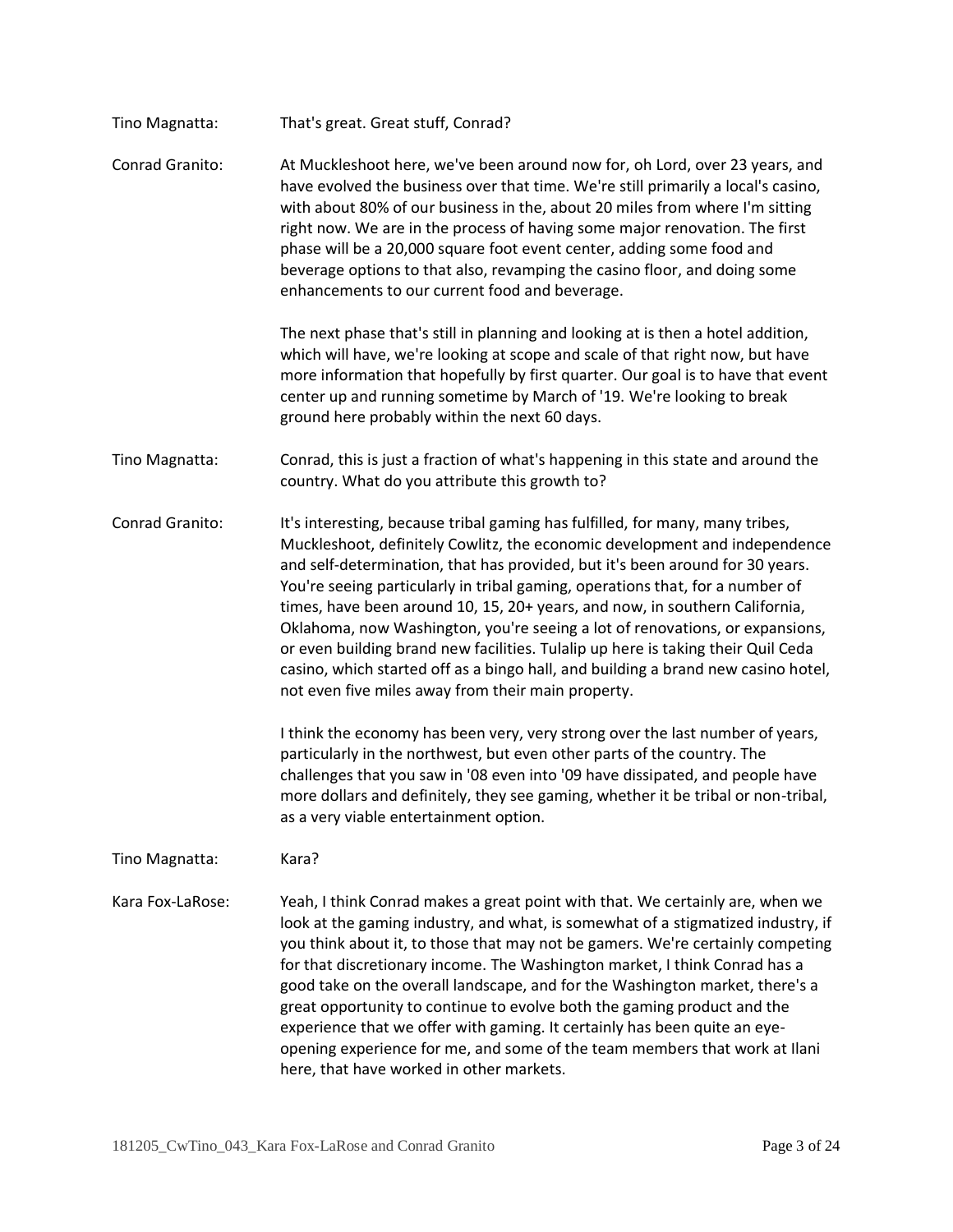As we witnessed, the tribes in Washington, really working together, really finding a cooperative working environment to, that come to the ... These tribes come to the table every month, in a formal working session, to really find, see where we have a collective voice on, let's say certain legislative issues that may be coming our way, or opportunities, as well as just the expansion of our business, or how we're leveraging the funding that is going to the tribes, and really sharing best practice with each other. It's such a great thing to see. The tribes are doing so much great work for their communities, not only within their own tribes, but the surrounding community.

It's really refreshing. It's a healthy environment. The state certainly is supportive of the tribes here in Washington. It's nice to see us all support each other. Having Conrad and I on the phone today is a great example of that, where we can connect and bounce ideas off of each other, and really just again, see how we can make a difference and adopt best practice, or share information, so that we're contributing in a healthy way.

Conrad Granito: I have to-

Tino Magnatta: Yeah, I know you're both good friends too. That's really cool.

Conrad Granito: I think Kara brings something up, and I've been here now four and a half years, and I've worked in many other jurisdictions in Washington, you hear a word used a lot of times is unique, just because of scope of gaming, but even the relationships that we have with each other tribes. Yes, in certain markets, you're competitors, but case in point, when new slot systems were being introduced over the last couple of years, not only us, but other operations lent out their techs to assist with the hardware or different installation, to get everybody up to speed.

> You don't see that in every jurisdiction. Definitely here in Washington state, it's definitely, we're supporting everybody to the benefit of their individual tribal nations.

Tino Magnatta: It's a unique situation, isn't it?

Conrad Granito: Yep.

Kara Fox-LaRose: It really is.

Tino Magnatta: Yeah, it's great. You guys are at the forefront of the collaboration movement, as I like to call it. That's something that's very important, and I think it's something that's growing. Is the gaming market expanding? Are we attracting new customers? Or, is it contracting and we're eating our own dog food, so to speak? Kara?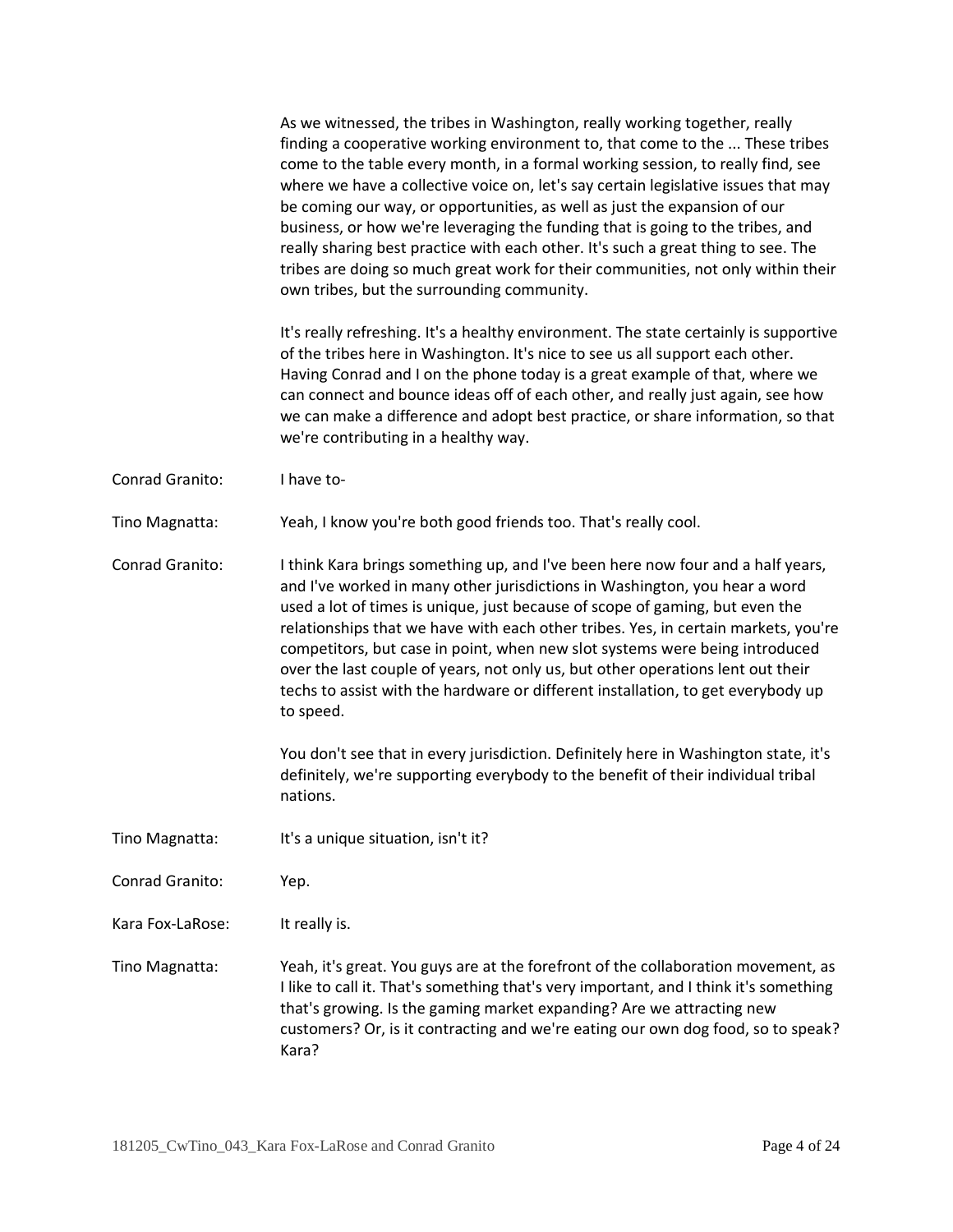| Kara Fox-LaRose: | In our region, here at Ilani, our gaming market has certainly expanded since Ilani<br>opened, being the closest facility now to the greater Portland area. Given the<br>life cycle of our business, being in our infancy, having just opened a year and a<br>half ago, we certainly have a great opportunity to grow the market, and I think<br>that's what we have seen. As we hear from some of the closer facilities to Ilani.                                                                                     |
|------------------|-----------------------------------------------------------------------------------------------------------------------------------------------------------------------------------------------------------------------------------------------------------------------------------------------------------------------------------------------------------------------------------------------------------------------------------------------------------------------------------------------------------------------|
|                  | Although we came into a market that, gaming is not new. We're in a market<br>where people are familiar with gaming, but we've certainly, I think, we've<br>certainly grown the market here, and our reach.                                                                                                                                                                                                                                                                                                            |
|                  | There's certainly other considerations on the table, as we encounter new types<br>of gaming. We're always staying involved in approaching these opportunities. To<br>your point earlier, our approach is to really seek opportunity and take a position<br>as a market leader, which is something Conrad and I have in common given the<br>tribes that we work for, and the facilities that we operate. We have great<br>opportunity ahead of us, and certainly, dynamic facilities.                                  |
|                  | I think for us, we're expanding.                                                                                                                                                                                                                                                                                                                                                                                                                                                                                      |
| Conrad Granito:  | I think-                                                                                                                                                                                                                                                                                                                                                                                                                                                                                                              |
| Tino Magnatta:   | Conrad.                                                                                                                                                                                                                                                                                                                                                                                                                                                                                                               |
| Conrad Granito:  | what Kara has mentioned is in the past, I think what you have, and to your<br>question, are we attracting new customers as expanding, I think to some extent,<br>that's true. People are seeing gaming as a, not so much as a vice, as maybe it<br>used to be. It's definitely an accepted form of gaming. I think the other point is,<br>is that the casinos themselves provide a lot of other experiences, whether it be<br>a food and beverage experience, an entertainment experience.                            |
|                  | What you have is, those customers are looking for, and that's why I use the<br>entertainment dollar, not just competing for gaming dollars, I'm competing as<br>we all are with food and beverage or where you're going to go see a concert, or<br>see a show, retail or whatever, to it. I think your venues now, across the<br>country, are offering different experiences that maybe you might get that at one<br>place, but I could gamble, I can go see a show, I can have a dinner, I can  All in<br>one place. |
|                  | Almost like when Walmart came to be, it was like, yeah, I can go grocery<br>shopping, but I can do this, this and this. In a lot of markets, casinos fulfill that<br>same type of entertainment choices that you get all under one roof.                                                                                                                                                                                                                                                                              |
| Tino Magnatta:   | Right. We're seeing a trend, definitely a trend even in Vegas, towards more of<br>an experience-based model now. All that said, if that's happening, like we're<br>talking about right now, aren't the margins lower? Are we in jeopardy of making<br>less money, and with less money and more competition, isn't that a harder<br>business? Kara?                                                                                                                                                                    |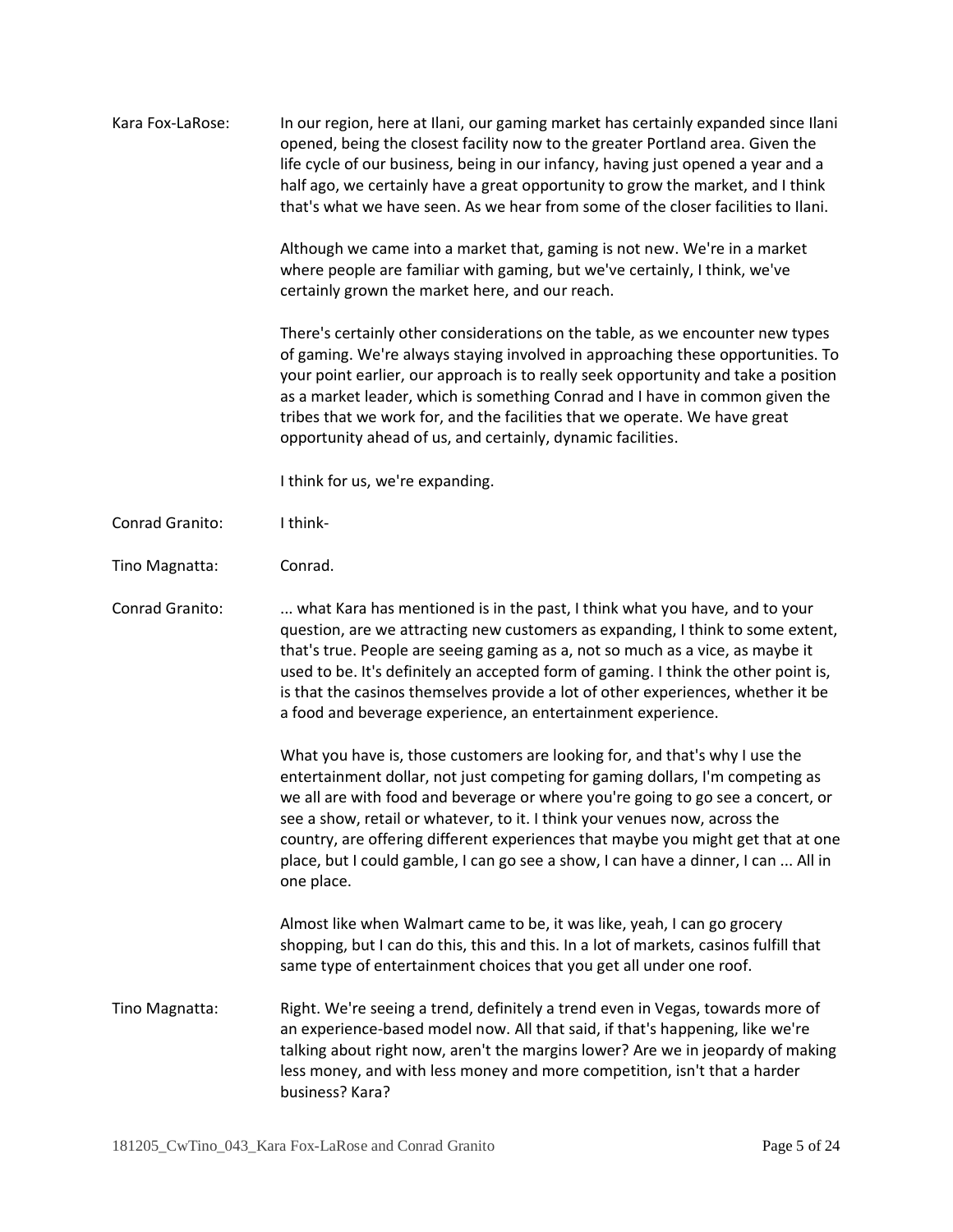Kara Fox-LaRose: I think what it does for us, going back to the idea that we're in a stigmatized industry, there are those that will avoid us because for the sake, for the fact that we are a casino. I hear it every day. We are 20 minutes north of Vancouver and Portland. We're right off the interstate. We have great access to, in terms of access to the facility, as well as a population base around us. I think the biggest challenge for us is really getting people in the door, as we do focus on that total experience here, where we ...

> Our opinion is, and what we have seen is, if we create reasons for people to come beyond just the gaming, our challenge is, really, providing them an amazing experience when they walk into the door. That's what our focus is. We're in the hospitality industry, we have a focus on serving our guests in a warm and welcoming environment. We have a pretty robust entertainment schedule. We have live entertainment every week. We've added a convention center, where we host ticketed shows. We've been able to broaden our reach, as well as the type of acts that we're scheduling.

We're seeing a lot of new customers come in the door, that may not have tried us otherwise. It's actually, to share a little information about Ilani, the reason why we didn't add casino to our name, because we wanted people to think beyond that, and to appeal to a broad group of consumers. Whether it be your entertainment seeker, your foodie, your gamer.

So far, it's been successful for us.

- Tino Magnatta: Conrad?
- Conrad Granito: I think what Kara had mentioned, fits in a lot of different markets. Clearly, Muckleshoot has the same type of situation. The challenge of margins is, it's almost, the different experiences, it's still casino, and we still have of course the highest margins there. I think as we get into those different experiences, there's still enough margins to be profitable and make a viable business. No different than restaurants or other type of experiences do that.

The biggest challenge though is then, how do you price for those. Because we are a casino, historically, the food was always cheaper because it was a giveaway, it was a throwaway. That's not the case anymore. You don't see that, the \$9.95 buffet is long gone. The \$2 shrimp cocktail, whatever.

That's changed, because the quality or the experience is different, and rivals anything that you see outside of that. For us, the biggest challenge becomes, in pay scales and benefits and everything else, because tribes have done a great job with not only, for providing for their own tribal members, but also for the staff and the surrounding community. That means paying a very, very competitive wage, up here, we're looking, not looking, but getting to the \$15 is the minimum. Then also paid benefits, where in most other businesses,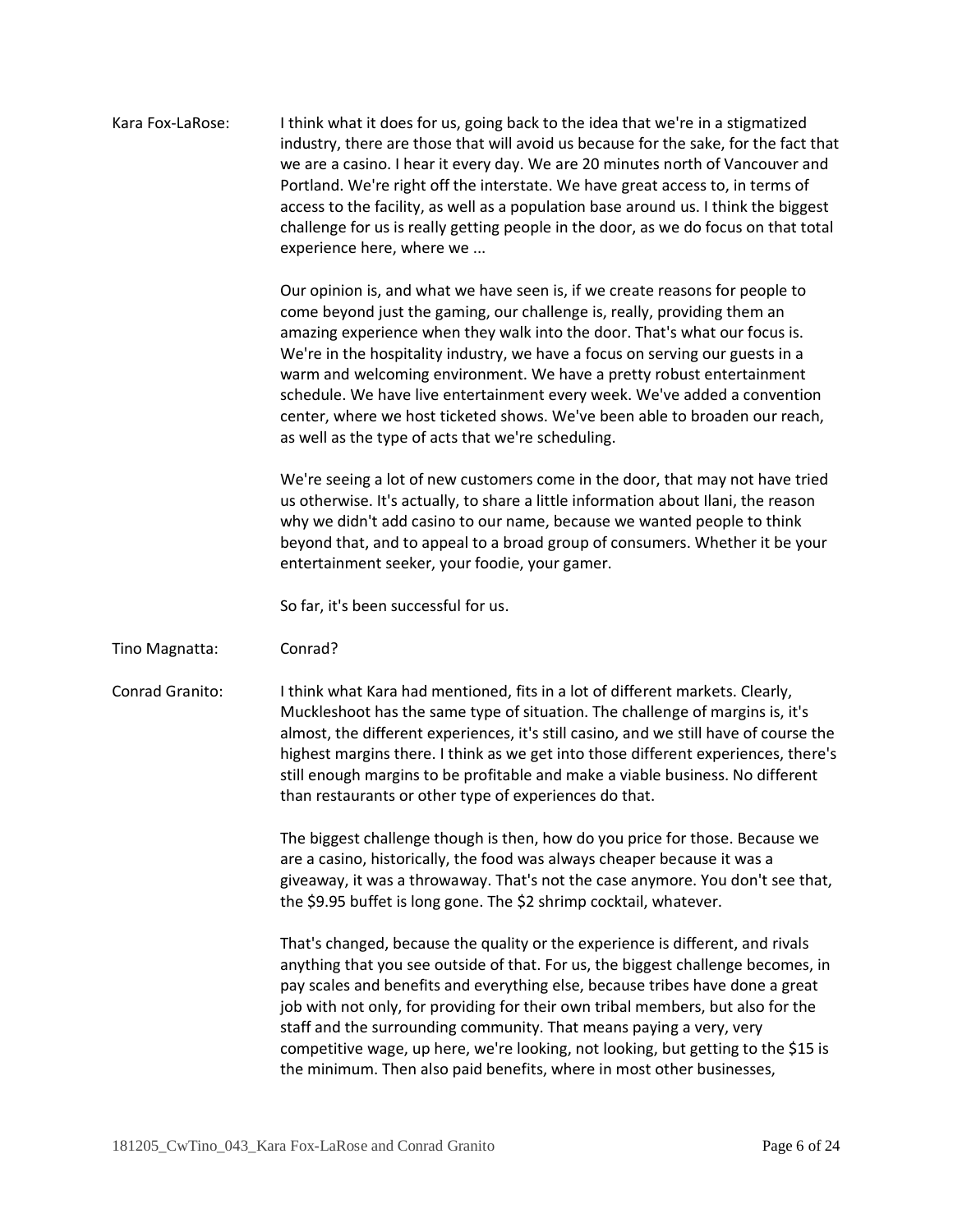restaurants or different other hospitalities, benefits sometimes are left off the table.

Here, we pay not only a competitive wage, but then benefits on top. Those are all things that affect that margin, that people don't think about.

Tino Magnatta: Yeah. Everybody's doing well, expanding, casino, they're up year over year, some month over month. If we look into the future, what are the headwinds? Conrad?

Conrad Granito: I think it's going to depend on your markets. Headwinds are always going to be anything that challenges what we have, and I think Kara mentioned that. We have to look to modify and grow the experiences we're providing, and whether that be online gaming, the advantageous sports book. Where are people going to spend their discretionary dollars, and where are they wanting to spend it here. It all gets down to a value proposition. I don't care if you're a \$100 or a \$10,000 player. At the end of the day, you still want to have value and get value for what you're doing.

> In tribal gaming, the challenges always become, does Congress make some shift that changes and has an impact to tribes across the board, that you can't foresee. Is there a black swan event that happens. That's with any business. I think making sure that we're looking at every opportunity that's there, and being responsive to the guests' needs. At the end of the day, what's the guest want? We talk about millennials, we talk about this, we talk about different market segments, but at the end of the day, just satisfy what your guests are wanting, and give it to them.

> It's not that difficult. Sometimes, it's hard to say, yeah, they want it. People ask me, it's like, God, I had that ad, or gee, I can't believe you have that on the menu, I hate that. I tell them, personally I don't care for it, but it doesn't have to please me, it has to please the guests that are coming in here. If they're happy with it, then fine, that's what we do.

## Tino Magnatta: Kara?

Kara Fox-LaRose: Sure. Yeah, I definitely agree. I think what are our headwinds here at Ilani, there's many things to consider. First and foremost, for our facility here, we're situated in southwestern Washington. We're experiencing a lot of growth in our market. We're located in Ridgefield, Washington, which is the fastest growing city in Washington state, and has been since 2010, I believe. We're also fortunate to have created a business model here to come in from a timing standpoint and really consider the future, and the changing dynamic with the millennials that Conrad mentioned coming into play here, which changes the dynamic of the gaming customer and their mindset and what their expectation is.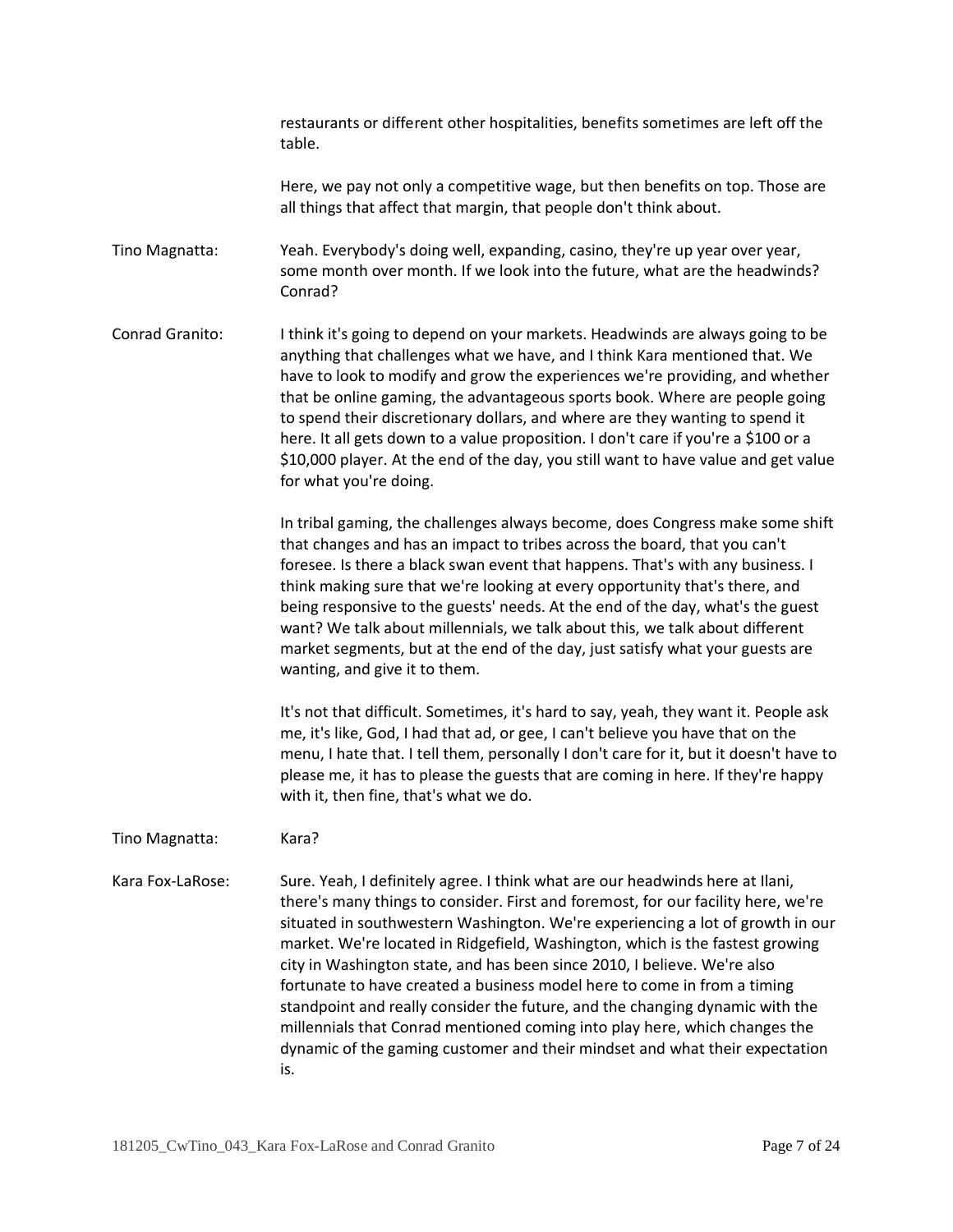|                  | It's important that we continue to educate ourselves, and try new things, and be<br>nimble as a business. We've created a facility that was designed to allow our<br>guests to navigate around the casino floor to access our amenities and<br>entertainment venues. It certainly broadens the appeal for the type of customer<br>we're hoping to attract, beyond just gaming.                                                                                                                                                                                                                                                                                                                                                                                                                                                                                  |
|------------------|-----------------------------------------------------------------------------------------------------------------------------------------------------------------------------------------------------------------------------------------------------------------------------------------------------------------------------------------------------------------------------------------------------------------------------------------------------------------------------------------------------------------------------------------------------------------------------------------------------------------------------------------------------------------------------------------------------------------------------------------------------------------------------------------------------------------------------------------------------------------|
|                  | I think it's certainly yet to be seen if we could potentially be a bit insulated from<br>an impending economic downturn, given the migration to our market, and our<br>location. We're certainly taking a strategic approach to any expansion of our<br>business, as we contemplate the future for the tribe, and our team members.                                                                                                                                                                                                                                                                                                                                                                                                                                                                                                                             |
|                  | Again, I think it's important to be nimble and create a facility that we're able to<br>adapt to the changing environment.                                                                                                                                                                                                                                                                                                                                                                                                                                                                                                                                                                                                                                                                                                                                       |
| Tino Magnatta:   | Can you give our listeners some insight on what it takes to be on top of your<br>game in your position? It must be a daunting task with everything that you got<br>going, and not only that, but all the expansions and the renovations, and new<br>businesses that you're opening. Kara?                                                                                                                                                                                                                                                                                                                                                                                                                                                                                                                                                                       |
| Kara Fox-LaRose: | Sure. That's an interesting question. Often, I hear people say, wow, 24/7<br>business, do you get any sleep. I think to myself, I certainly don't need to be<br>here 24/7. I always respond with, it's a lifestyle. This business truly is a lifestyle,<br>especially in a position like this. I think Conrad could agree to that. Certainly, a<br>person in our position, in our industry being again, hospitality, primarily, should<br>bring forward a certain amount of energy and positivity. You're leading a team<br>that works extremely hard, to bring the best possible experience to the guest.<br>We're establishing here a high quality aspirational brand, and experience, which<br>brings forward high expectations for ourselves and our guest. I need to hold<br>myself to those standards, and lead in a way that is encouraging to the team. |
|                  | I think it's important how you do that, is to approach every day with curiosity.<br>I'm a believer of being in the operation, and I absolutely attribute our success to<br>our core, which is our team. We have a high focus on our employment<br>environment, and how we treat each other. We have a way of doing business, in<br>addition to a set of core values, and that's how we treat each other, and our<br>partners, and our guests.                                                                                                                                                                                                                                                                                                                                                                                                                   |
|                  | My team would certainly see me on the floor frequently, to ensure that I<br>understand what's happening on slower times during the week, and the busiest<br>days that we have. Also, jumping in where I need to, picking up after, helping<br>the EVS team, for instance, I think that's very encouraging when they see that<br>we're all willing to do the work as well.                                                                                                                                                                                                                                                                                                                                                                                                                                                                                       |
|                  | That's my approach.                                                                                                                                                                                                                                                                                                                                                                                                                                                                                                                                                                                                                                                                                                                                                                                                                                             |
| Tino Magnatta:   | Yeah. Lead by example.                                                                                                                                                                                                                                                                                                                                                                                                                                                                                                                                                                                                                                                                                                                                                                                                                                          |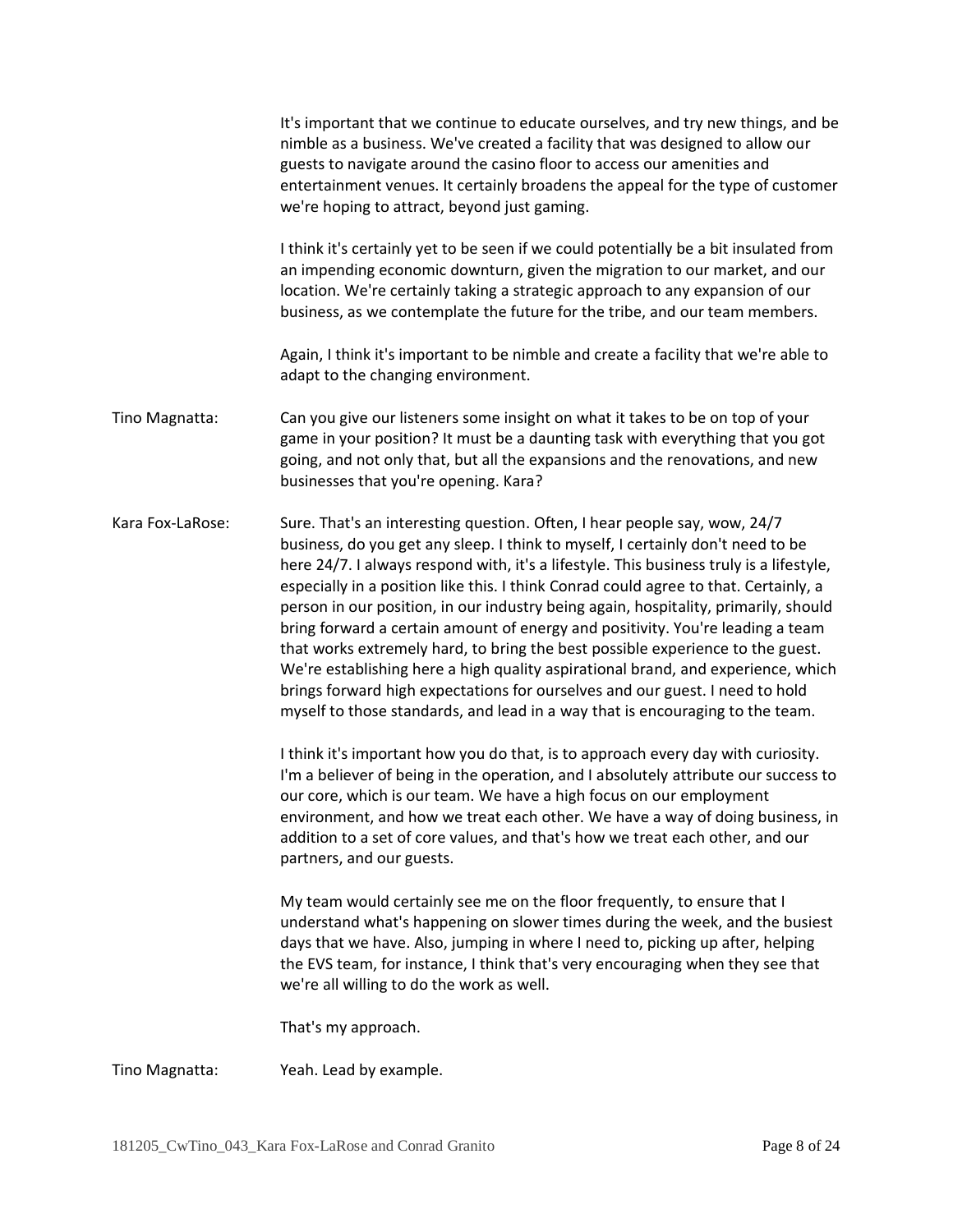| Kara Fox-LaRose: | Correct.                                                                                                                                                                                                                                                                                                                                                                                                                                                                                                                                                                                                                                                                                                                                                                                                                                          |
|------------------|---------------------------------------------------------------------------------------------------------------------------------------------------------------------------------------------------------------------------------------------------------------------------------------------------------------------------------------------------------------------------------------------------------------------------------------------------------------------------------------------------------------------------------------------------------------------------------------------------------------------------------------------------------------------------------------------------------------------------------------------------------------------------------------------------------------------------------------------------|
| Tino Magnatta:   | Conrad?                                                                                                                                                                                                                                                                                                                                                                                                                                                                                                                                                                                                                                                                                                                                                                                                                                           |
| Conrad Granito:  | To listen to Kara, it is a lifestyle. You tell people because they say, what do you<br>do? I work at Muckleshoot. They say, oh, that must be exciting. It is. What are<br>your hours? We're open 7/24. I can go in at any time I want. Again, you do that,<br>because you show presence and leadership and all the things that Kara<br>mentioned. You have to do those things to be successful in this business.                                                                                                                                                                                                                                                                                                                                                                                                                                  |
|                  | The thing I want to echo that she made, it's the team. The point that I make<br>with our team members here in the new employee orientation, I'm the least<br>important person at this place. We make a joke out of it, and I've done it<br>different properties, where if I die tomorrow, I'm heavily insured, my wife's<br>taken care of, everything's done. This place is not going to stop. That's to the<br>point, our job as leaders is to provide vision and support, and help the team that<br>is actually doing the work. We're all here sitting on the phone, we're having a<br>nice conversation, but the actual work is being done on the floor with the team<br>members who are dealers and video attendants, and cashiers. Our job is to<br>make sure whatever they need to get that job done, to make it happen, and to<br>be seen. |
|                  | I think I was talking to somebody earlier today, and I said, the bane of the<br>existence of general manager, the CEO of a casino environment is, you don't get<br>to spend enough time on the floor. I literally have to just schedule it, because if I<br>don't, it never fails that a meeting or a phone call or something comes up. That<br>time that should be spent on the floor, just doesn't happen.                                                                                                                                                                                                                                                                                                                                                                                                                                      |
|                  | You got to be present. You have to be hands, not so much even hands on, but<br>actively involved. I think that's the key point is, to be in different departments,<br>to be there at different times of day, because we all know that a day shift at<br>9:00, 10:00 in the morning looks a lot different than Saturday swing at 10:00,<br>11:00 at night. If you're not aware of what those factors are, or what the needs<br>are, you're going to lose out to the team, and not be supportive to everybody<br>that needs your support. That's what we're here for.                                                                                                                                                                                                                                                                               |
| Tino Magnatta:   | Kara, when you say lifestyle, what do you mean by that? Can you tell our<br>listeners a little bit about what casino lifestyle is like at the top end, where you<br>guys are operating on?                                                                                                                                                                                                                                                                                                                                                                                                                                                                                                                                                                                                                                                        |
| Kara Fox-LaRose: | Sure. It's kind of like a question-                                                                                                                                                                                                                                                                                                                                                                                                                                                                                                                                                                                                                                                                                                                                                                                                               |
| Tino Magnatta:   | A loaded question for you.                                                                                                                                                                                                                                                                                                                                                                                                                                                                                                                                                                                                                                                                                                                                                                                                                        |
| Kara Fox-LaRose: | It's like, how do you establish work/life balance. That means something<br>different to everyone. I certainly don't want to speak for anyone else. I could tell<br>you what works for me. I find my business very stimulating and interesting, and                                                                                                                                                                                                                                                                                                                                                                                                                                                                                                                                                                                                |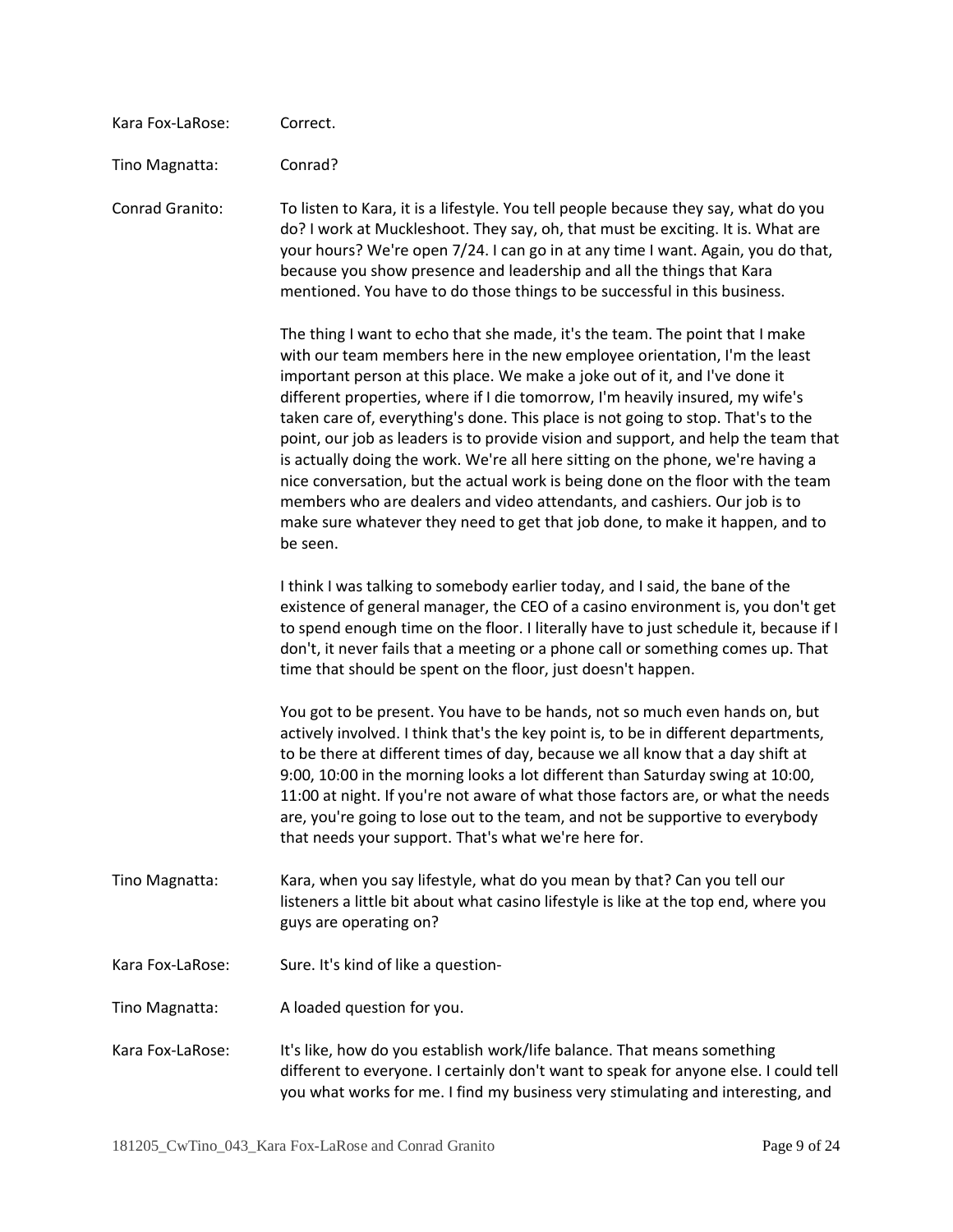|                  | certainly not mundane. That's what drives me, as a leader and as a person,<br>regardless.                                                                                                                                                                                                                                                                                                                                                                                                                                                                               |
|------------------|-------------------------------------------------------------------------------------------------------------------------------------------------------------------------------------------------------------------------------------------------------------------------------------------------------------------------------------------------------------------------------------------------------------------------------------------------------------------------------------------------------------------------------------------------------------------------|
|                  | I'm very fortunate to have worked for both the Mohican Tribe, the Cowlitz<br>Tribe, their business models are very similar in terms of the way that we do<br>business, and it's really about the people, it's about the community, and it's<br>about really creating this legendary experience, this opportunity, this<br>Something that makes people feel good when they walk away. We know as a<br>casino, that's a challenge for us, because not everybody wins. The perception of<br>winning is not that broad.                                                     |
|                  | I would say a lifestyle to me is, you could be working at any shift, and any time,<br>and it may require multiple weeks without a day off. If you're going to have an<br>aggressive business model, then it takes some energy to run that, and keep your<br>foot on the gas. It's what we're doing here. We don't slow down. I think I've<br>been conditioned to operate this way for over two decades. It's just in my blood<br>at this point.                                                                                                                         |
|                  | For me, that's the lifestyle.                                                                                                                                                                                                                                                                                                                                                                                                                                                                                                                                           |
| Tino Magnatta:   | Absolutely.                                                                                                                                                                                                                                                                                                                                                                                                                                                                                                                                                             |
| Kara Fox-LaRose: | I have a hard time slowing down when I go home. For me, it's hard to take a day<br>off. It's hard to relax. That's what it means to me.                                                                                                                                                                                                                                                                                                                                                                                                                                 |
| Tino Magnatta:   | Conrad?                                                                                                                                                                                                                                                                                                                                                                                                                                                                                                                                                                 |
| Conrad Granito:  | I think lifestyle, I think, is great, because it is a lifestyle. It's interesting, this is not<br>a nine to five job. It takes on, I can't tell you how many times I've called home<br>and said, I'm on my way, and it's an hour and a half later, [crosstalk 00:26:40],<br>where are you. This came up, or a guest needed my attention, or whatever-                                                                                                                                                                                                                   |
| Tino Magnatta:   | Where do I start, yeah.                                                                                                                                                                                                                                                                                                                                                                                                                                                                                                                                                 |
| Conrad Granito:  | I think definitely, if you're in relationships, there has to be some clear<br>understanding of what you do and how you do it. There's also the flexibility<br>that, gee, 2:00 in the afternoon, I can schedule myself for an appointment,<br>because I don't have to be on a shift or whatever. That doesn't always happen.                                                                                                                                                                                                                                             |
|                  | Yeah, this is  I think you get to a level of success, certainly as Kara's gotten to,<br>and yeah, it's on your mind all the time. Maybe not there, but it's playing in the<br>background. You're thinking about it, you're looking at it, and in today's world of<br>instant communication, there's things that you can do or whatever. The point<br>that I make with people is, I look at my day and at the end of the day, it's like,<br>okay, did I make a positive impact today. What did I do that made, that was<br>positive to this business. How did I do that. |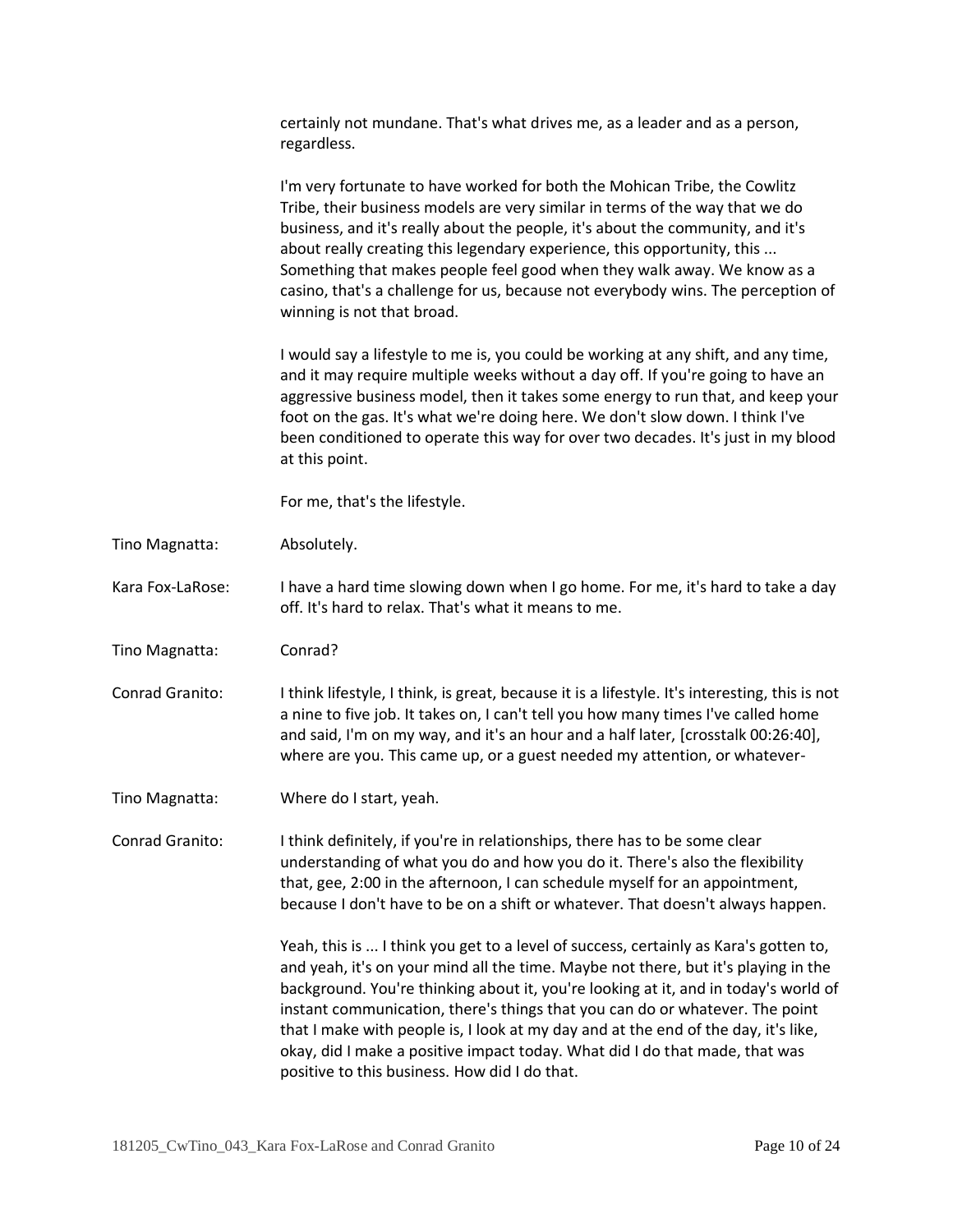Like any, hopefully, I'm the type person that I learn something new every day. The whole process of learning is actually getting to a point of realizing how much you don't know. There's a lot that I don't know. I'm very, very willing to learn and want to do that. I gauge my success as, am I making a positive impact to the business.

- Tino Magnatta: Yeah. You're both right. It's definitely not a nine to five gig, that's for sure.
- Conrad Granito: But, it's not boring.
- Tino Magnatta: Can you give us ... Go ahead.
- Conrad Granito: This is probably the most least boring job that you will ever have.
- Kara Fox-LaRose: That is true.
- Tino Magnatta: It's a very exciting business.
- Conrad Granito: Because no two days are ever, ever, ever alike.
- Tino Magnatta: Yep. Very exciting business.
- Kara Fox-LaRose: Very true.
- Tino Magnatta: Give us the 10 year prediction. Where are we in 10 years? Kara?
- Kara Fox-LaRose: Oh, the crystal ball we wish we had. We talked about that crystal ball. If you ever get your hands on one, let me know.
- Conrad Granito: One that works.
- Kara Fox-LaRose: I know. I think wow, what a game changer, technology. It's a whole dynamic in and of itself. It's what drives our business, it really does. If we think about what dominates our square footage here, it's lots of slot machines. We certainly rely on them working. This day and age, it's difficult to predict what technology will bring forward in our industry, and for the product and experience our brand is bringing forward. It's important that we continue to educate ourselves, to Conrad's point, it's an ever changing environment these days, more so than ever. A lot more competitive, a lot more opportunity.

Quite frankly, it's expensive. That needs to be contemplated as we plan the future, and consider what we face. I think continuing to educate ourselves and future technology options. We talked about millennials earlier, as an example, in terms of expectations in the form of entertainment they may prefer. I think that certainly changes the landscape of gaming and has a potential to.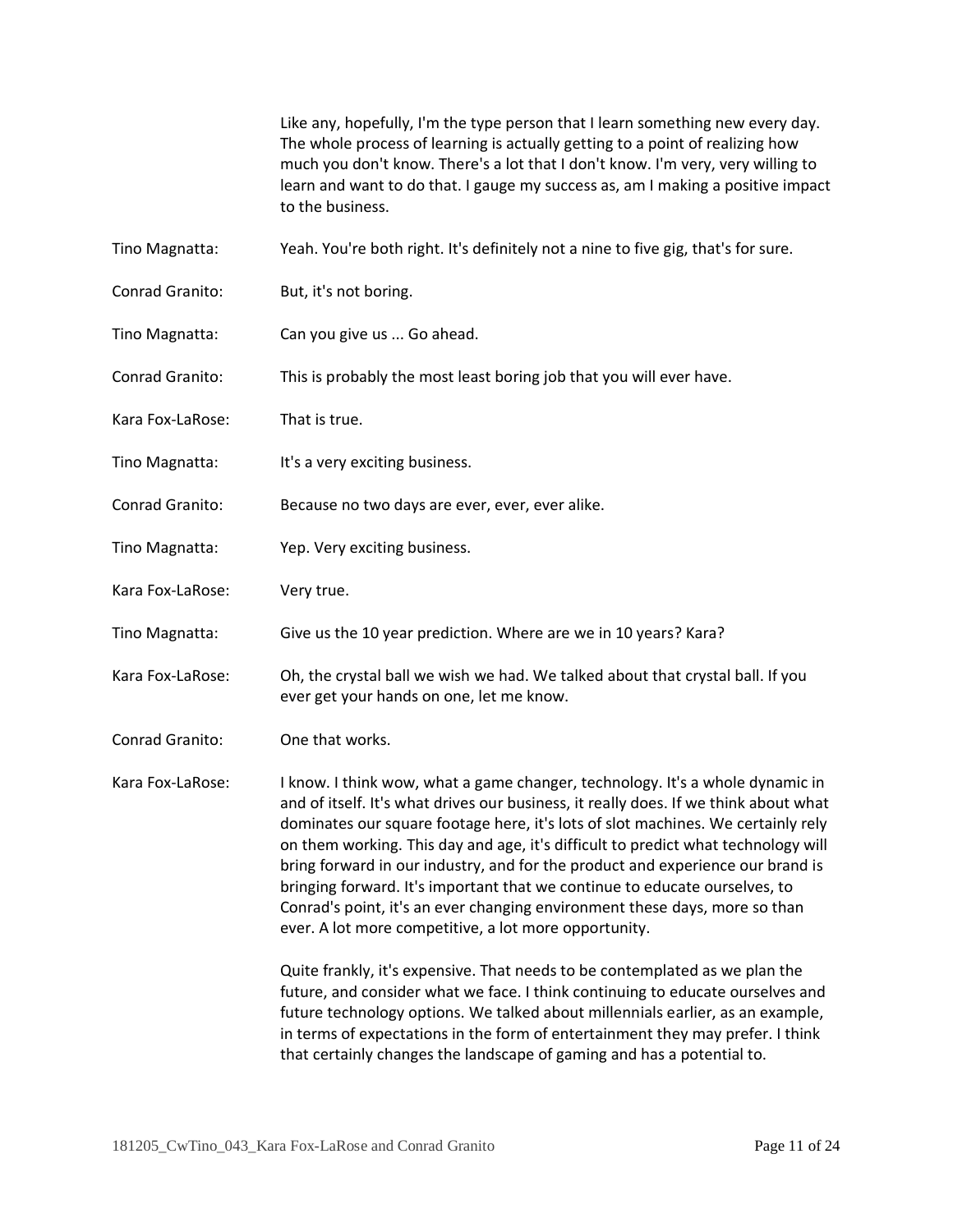I've seen shifts in, for instance, I'm a blackjack player, and my ... I would glaze over at the old traditional reels, the three spinning reels with the sevens on them, people may recognize, if I put it in those terms. Now with the video technology, and the fact that you're experiencing this whole stimulating, the screen in front of you that's creating more of a video game-type, engaging experience, that's what the table game customer really, those that like the camaraderie, that like the challenge, that like to feel like they control the game a little bit more.

I'm seeing that there's a shift in wallet. I'm seeing my own shift in wallet to slot machines now, like I never have before. That behavioral change has been stimulated by technology. The same with side bets on table games. This constant need to be on three devices and multitasking. We all think we do it great, but quite frankly, I'm not sure we're 100% in any environment, if we're on our own and we're having a conversation, and God forbid we're driving.

You see that. There's constant stimulation. The side bets on tables, they're more popular than ever. Is that a contributing factor. Thinking it is. There's the convenience and speed of service, without compromising quality and quite frankly, impressing our consumers is more challenging, as we encounter those lifestyle shifts, that technology brings forward.

We have a plan here to expand our business. We are new. We're in a great position, as we talked about. We anticipate becoming more of a destination, as we move forward. Our mission here is to be the best in the northwest. Of course I say that with love, Conrad. There's room for more than one, right?

Conrad Granito: Yeah, wait a second. The north southwest.

Kara Fox-LaRose: We have some catching up to do with you. You've been around a little longer.

Tino Magnatta: North southwest, there we go.

Conrad Granito: That's great. I think when we look at the next 10 years, it's interesting, because you've heard millennials, you've heard this. The fact though, is that you still have 10,000 people every single day in this country, for the next 10 to 12 years, that are still going to turn 65. You still have this generational thing. Kara brought up some points, and it's, we've talked about skilled gaming, we've talked about interactive, I think the player, even the player today, and you look at the slot machines, and there is more ...

> It's not just pressing a button all the time. There's some choices, there's some involvement. Whether you want to call it interactive gaming, or an active participation, is a word I use, in the gaming aspects. You see that just even, she mentioned side bets, or the different things that people can still do that, because that's the thing. The multitasking, I saw a television ad about, television advertising. It basically said, years ago, you got your two sources, it was the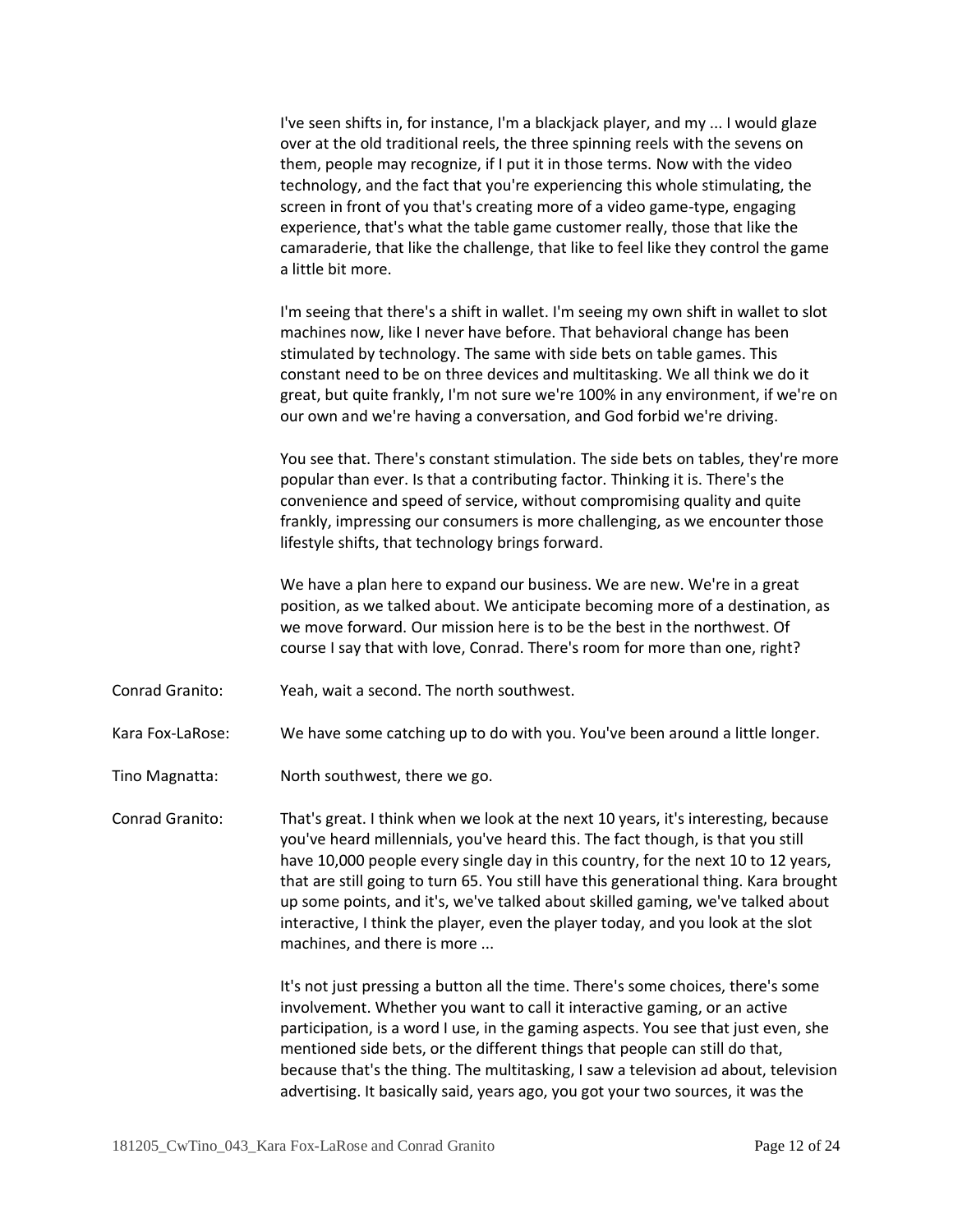|                  | newspaper, maybe it was the radio or three, and it was the newspaper. Now,<br>you're watching TV and you're on your computer, and your phone, all at the<br>same time, gathering all this information that comes in.                                                                                                                                                                                                                                                                                                                                                                                                                                                                                                                                                                                                           |
|------------------|--------------------------------------------------------------------------------------------------------------------------------------------------------------------------------------------------------------------------------------------------------------------------------------------------------------------------------------------------------------------------------------------------------------------------------------------------------------------------------------------------------------------------------------------------------------------------------------------------------------------------------------------------------------------------------------------------------------------------------------------------------------------------------------------------------------------------------|
|                  | How do you compete for that experience, in a gaming environment? Those are<br>the things, the challenges that you're going to see. I think you will see aspects of<br>the video gaming industry, trickle into this industry, if they can get the<br>algorithms and the game themes and everything else, that make sense, where it<br>is more of a interactive or more of an involved participation of the experience.<br>Because just sitting there pressing a button, to Kara's point, was never all<br>exciting. That's why we gravitate to tables, because we feel like we're actively<br>involved in that gaming decision.                                                                                                                                                                                                 |
|                  | Whether we believe it or not.                                                                                                                                                                                                                                                                                                                                                                                                                                                                                                                                                                                                                                                                                                                                                                                                  |
| Tino Magnatta:   | It's about the experience.                                                                                                                                                                                                                                                                                                                                                                                                                                                                                                                                                                                                                                                                                                                                                                                                     |
| Conrad Granito:  | Always.                                                                                                                                                                                                                                                                                                                                                                                                                                                                                                                                                                                                                                                                                                                                                                                                                        |
| Tino Magnatta:   | This has been great. Should we take some calls?                                                                                                                                                                                                                                                                                                                                                                                                                                                                                                                                                                                                                                                                                                                                                                                |
| Conrad Granito:  | Sure.                                                                                                                                                                                                                                                                                                                                                                                                                                                                                                                                                                                                                                                                                                                                                                                                                          |
| Kara Fox-LaRose: | Sure.                                                                                                                                                                                                                                                                                                                                                                                                                                                                                                                                                                                                                                                                                                                                                                                                                          |
| Tino Magnatta:   | All right, let's do it. This is Tino Magnatta. Do you have a question for Kara or for<br>Conrad? Hello?                                                                                                                                                                                                                                                                                                                                                                                                                                                                                                                                                                                                                                                                                                                        |
| Brian:           | Hi. Tino, is this me on now?                                                                                                                                                                                                                                                                                                                                                                                                                                                                                                                                                                                                                                                                                                                                                                                                   |
| Tino Magnatta:   | That's you on. You got Kara and Conrad here. We can hear you.                                                                                                                                                                                                                                                                                                                                                                                                                                                                                                                                                                                                                                                                                                                                                                  |
| Brian:           | Hi Kara, hi Conrad.                                                                                                                                                                                                                                                                                                                                                                                                                                                                                                                                                                                                                                                                                                                                                                                                            |
| Kara Fox-LaRose: | Hello.                                                                                                                                                                                                                                                                                                                                                                                                                                                                                                                                                                                                                                                                                                                                                                                                                         |
| Brian:           | Hi Tino. My name's Brian. I'm from Las Vegas. I'm a industry specialist for a<br>company called VizExplorer. I've been enjoying our conversation so far, your<br>conversation, thank you. My question has to do with what you guys have been<br>doing, or talking about in terms of the change in the landscape of our industry,<br>gaming industry, and how player's wallets, or people's wallets are shifting to<br>other forms of entertainment. It sounds like you guys have both made great<br>strides in adding new options for your customers, at your properties.<br>I'm wondering if you are currently using any tools or methods to measure your<br>customer's journey through your property, more from a holistic point of view,<br>than just gaming. Obviously, you have gaming cards that track player gaming. Is |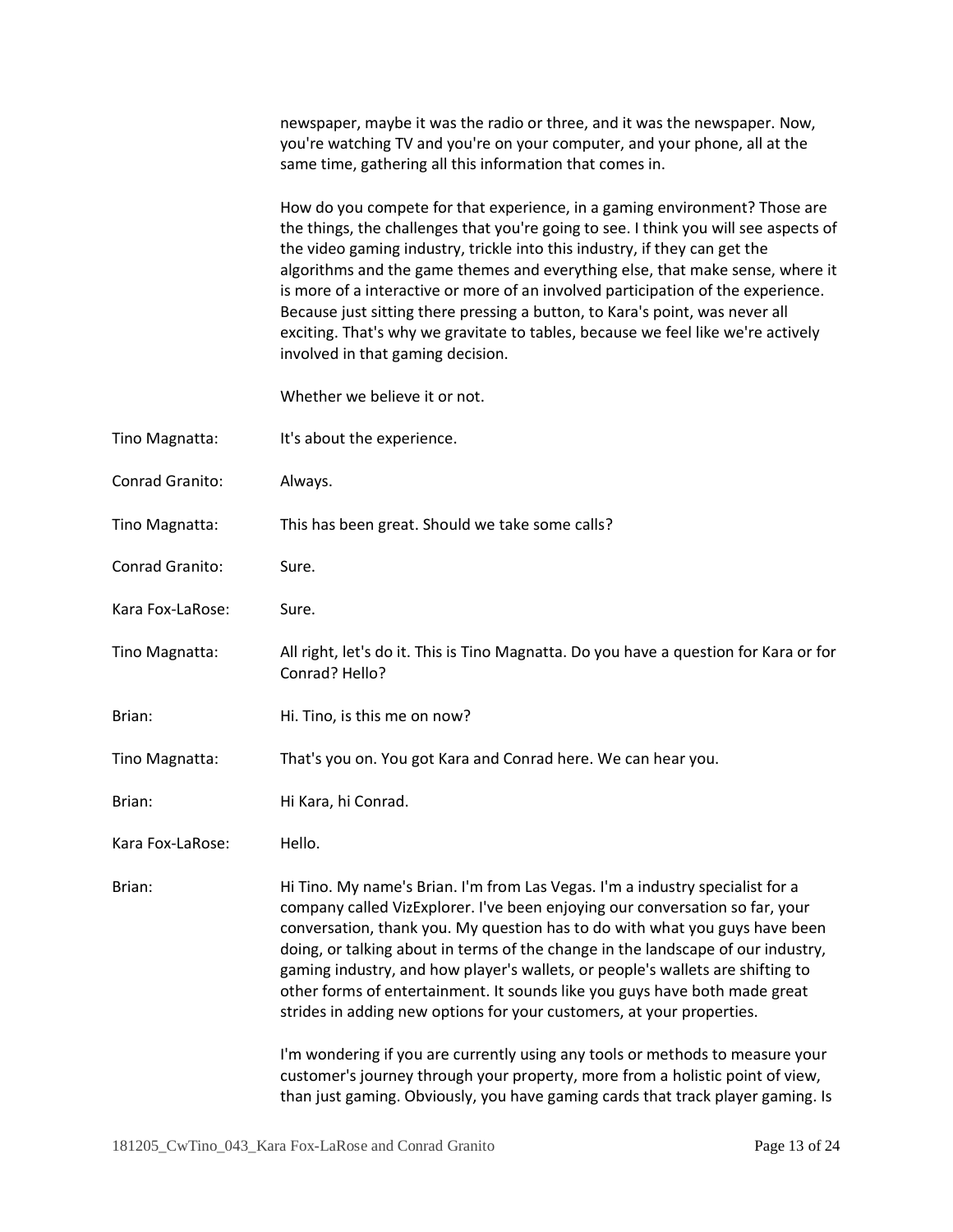there anything that pulls information from your other sources, like your players that go to your concerts at the venues, or even eat at your restaurants, and any way of tracking them in order to measure the impact of these new offerings, to your main core customer base?

Conrad Granito: Up here at Muckleshoot, you've mentioned it already, everything ties to the player's card. Whether it be at the slots, whether it be at food and beverage, we use it to help identify players that are going into our entertainment events, to hopefully get a snapshot of that, whether you call it the 360 view, or you want to call it a holistic view, of where they're spending their dollars while they're on property. The systems to do that is always a challenge, because you're dealing with say, a slot system, a gaming system, and then a point of sale system, and then a entertainment ticket system. Getting those all together has always been a challenge over the years.

> We've figured some methodologies and some systems that we use to do that, but that's always been the holy grail. Gee, I know my player's maybe doing this, but where else are they spending their dollars on property, and then more importantly, how can I recognize them for those, and at what value do I put that yeah, we've got the gaming side wired that makes sense, but how do you recognize somebody that comes in and is a frequent diner or whatever.

Kara Fox-LaRose: Yeah. Same here. Here at Ilani, we also have a loyalty program that is our baseline, so that we can deliver a system to our customers, that allows them to interact with us, in a way that ties into their experience at the game, as well as accumulate certain rewards within our program. We have a great system with, our program is Momentum. That brings forward an opportunity, our system is designed to be a self-comping system. There're customers that may not be savvy casino customers, let's call it. Really understanding how comps work, and how there's opportunity in that arena, for guests to really receive the rewards and recognition that they feel they deserve when they're choosing you, to really spend their discretionary income.

> We do have that platform. We're able to very similar, all of the things Conrad just touched on, we're looking at, we're measuring all sorts of things, whether it be customer preference, as well as spend, that so ... And we utilize a business intelligence team as well, that processes the data from the various platforms, some that you mentioned, the entertainment platforms. We work with Ticketmaster to sell our concert tickets, and we have opportunity there to see where our guests are coming from. We're able to see where we see an increase.

> Seattle is a bit of a stretch for us, for what we feel, we're within a hotel. We're more of a locals-type destination, as opposed to the destination facility that will draw from outer markets, where we feel ... Primarily, our customers are coming from 60 to 75 miles, which is a reasonable drive-time for a day trip. When we host an event or a concert, we see a big lift in the Seattle market.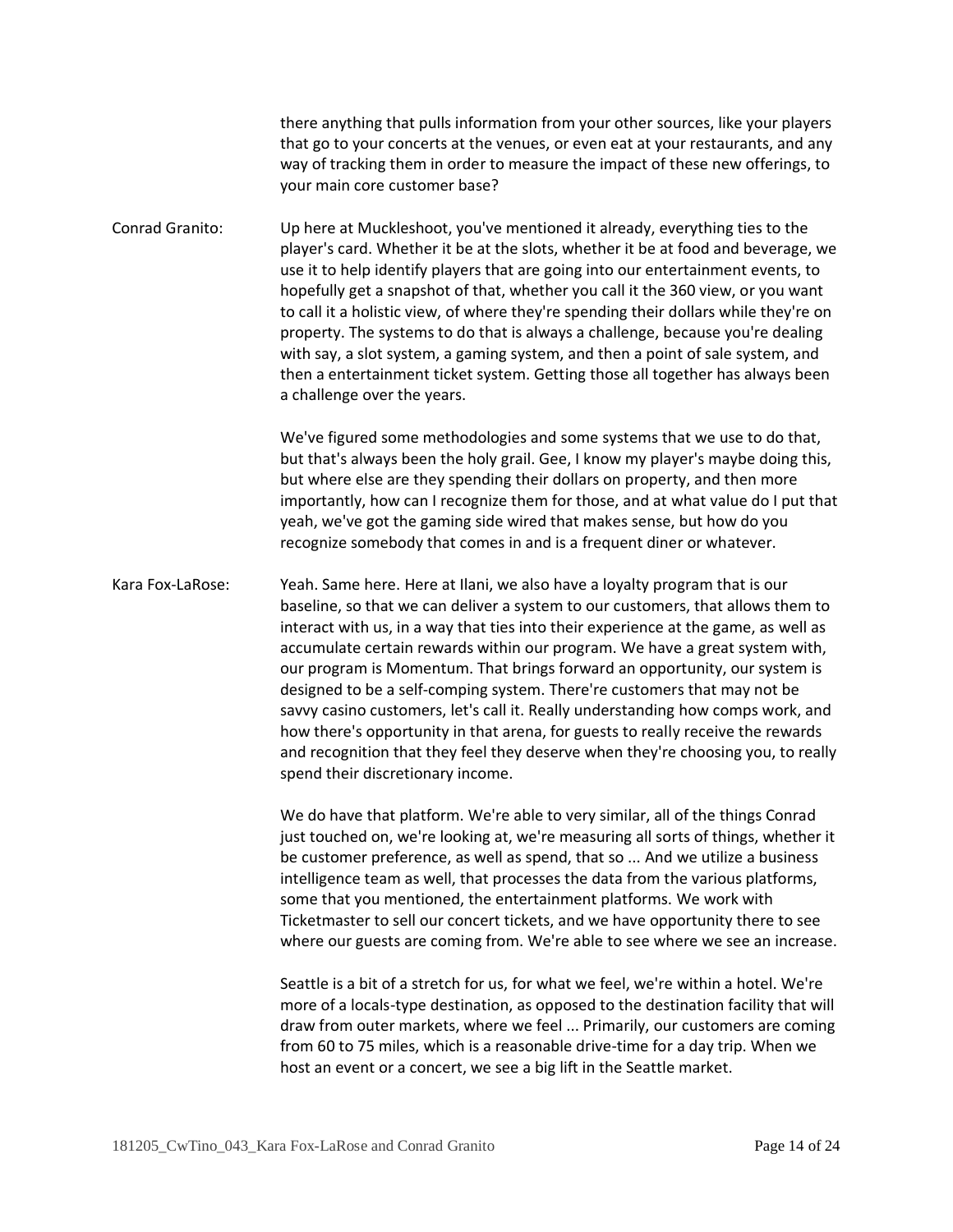That gives us data to process, and consider as we make future investments and decisions. That holds true with any of the game-type preference, making sure we're delivering relevant offers to our customers. We continue to learn more and more from our guests by doing that. Again, we want to make sure we're bringing forward the recognition they deserve, as well as reinvesting in our customers, in a way that is motivating and appreciated by them.

- Brian: Great. Thank you Kara and Conrad.
- Tino Magnatta: Great.
- Brian: Thanks Tino, for taking my call.
- Kara Fox-LaRose: Thank you for calling in. Appreciate it.
- Tino Magnatta: No problem, thank you so much.
- Conrad Granito: Thanks.
- Brian: Bye bye.
- Speaker 5: Am I muted or ...
- Tino Magnatta: Hello, this is Tino Magnatta, do you ... No, you're on now, we can hear you. This is Tino Magnatta, you have a question for Kara or Conrad, or both?
- Speaker 5: Oh, absolutely. First of all, I actually live here in the state of Washington. What's really unique, Washington is very progressive with respect to other parts of the country. Dealing ... I'm listening to you talk about shrinking margin. I'm listening to you talk about the integrity and making sure the experience for the consumer is good, because to bring them back, you definitely need the experience.

I created the first legal three dimensional online poker platform that operated for about two and a half years, under the sweepstakes laws in 38 of 50 states. Ran national television commercials. It was a felony if I got onto my own website, even though I lived here. That's not what the point is. The key is, how do you make Washington stand out amongst the entire United States? It's real simple. Your margins aren't shrinking, you're sitting on top of the biggest opportunity, the tribal casinos, over 1500 of them here in the United States, have ever had. There's a lack of focus and vision in understanding what's already occurred in the retail marketplace, between Walmart and Amazon.

The future of gaming does include the brick and mortar casino, but just, you don't need a hotel, Kara, to literally generate 10,000 customers, playing legally, on your online poker site and casino. My poke site, against all the odds, not normal, in my first year of operation, at the international, I was nominated as poker operator of the year at the International Gaming Awards in London.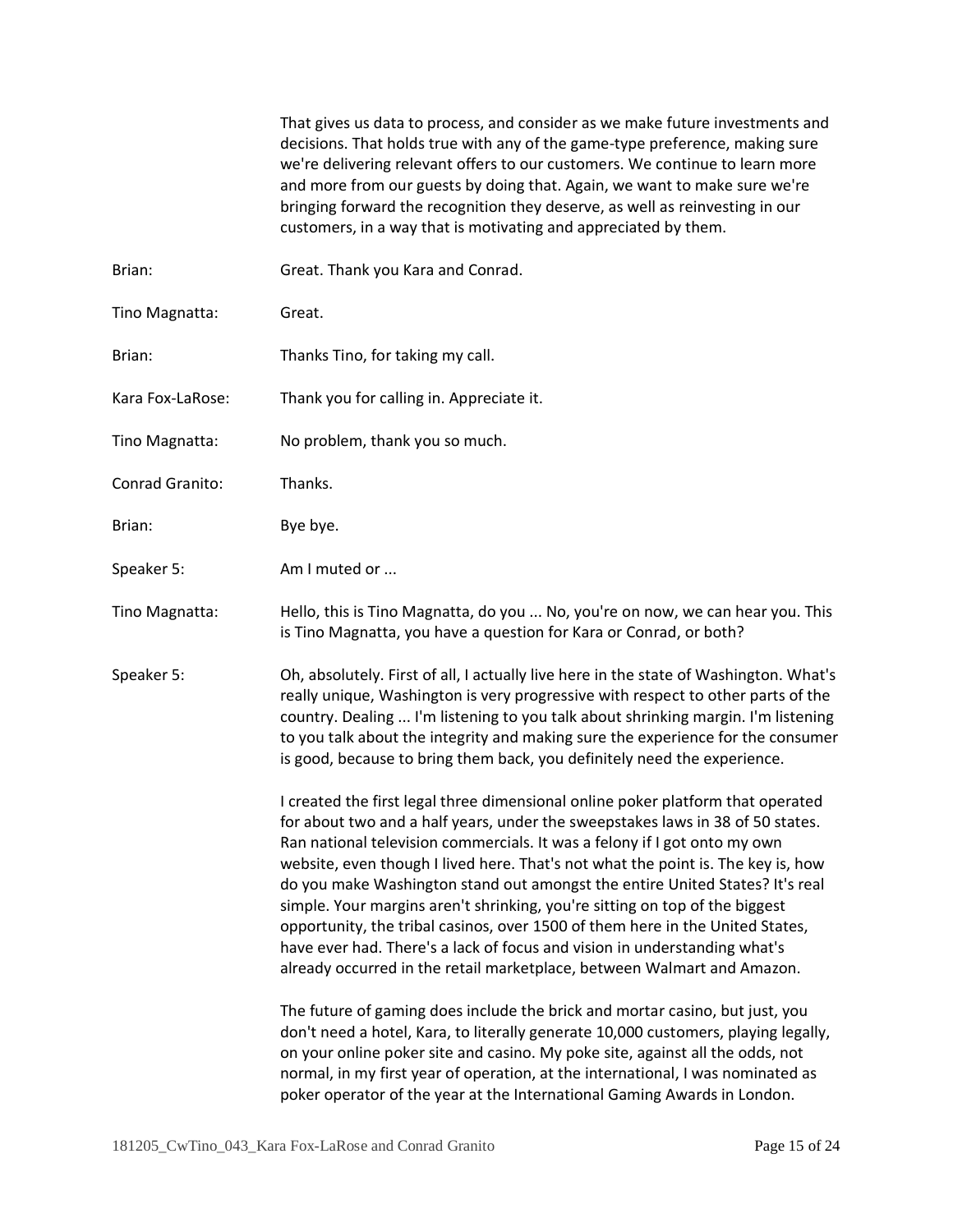| Tino Magnatta:  | Was there a question somewhere in here, that you wanted to ask?                                                                                                                                                                                                                                                                                                                                                                                                  |
|-----------------|------------------------------------------------------------------------------------------------------------------------------------------------------------------------------------------------------------------------------------------------------------------------------------------------------------------------------------------------------------------------------------------------------------------------------------------------------------------|
| Speaker 5:      | The question is very simple. If you're interested in growing the gaming industry,<br>start now by including the online marketplace. What are your thoughts? That's<br>my crystal ball.                                                                                                                                                                                                                                                                           |
| Conrad Granito: | The online site has been looked at here in Washington by many tribes even<br>before I got here. With a number of things, with PASPA being changed out,<br>being ruled unconstitutional, and making those changes, you bring up an<br>interesting point, because I was having this conversation with someone<br>yesterday. Washington's the only state literally that right now, you as an<br>individual, are gaming \$4, you personally are committing a felony. |
|                 | There's a lot of legislative challenges that have to happen. I think the other thing<br>you bring up is, right now, for sports betting, it can't happen across state lines. It<br>still has to happen within the state. Clearly, when you get into online gaming,<br>it's liquidity, of how many players can you get, and that speaks to the issue of<br>nationwide or international reach, and things like that.                                                |
|                 | I know the tribes have looked at that, and want to be part of the discussion.<br>Unfortunately, a lot of times, they don't drive that engine. It's driven by state or<br>federal legislators, setting the rules to how this business may or may not<br>operate. Which is a frustration-                                                                                                                                                                          |
| Speaker 5:      | Are you familiar with the lowa Tribe and the Supreme Court ruling that it's legal<br>for tribal?                                                                                                                                                                                                                                                                                                                                                                 |
| Conrad Granito: | Yep.                                                                                                                                                                                                                                                                                                                                                                                                                                                             |
| Speaker 5:      | Okay.                                                                                                                                                                                                                                                                                                                                                                                                                                                            |
| Conrad Granito: | Yeah, but they still have an operated, an offshore site, effectively, even though<br>they have that ability to do so.                                                                                                                                                                                                                                                                                                                                            |
| Speaker 5:      | Build a site.                                                                                                                                                                                                                                                                                                                                                                                                                                                    |
| Conrad Granito: | That's been a challenge to do.                                                                                                                                                                                                                                                                                                                                                                                                                                   |
| Speaker 5:      | Is actually based right out of the reservation.                                                                                                                                                                                                                                                                                                                                                                                                                  |
| Conrad Granito: | No. I realize that.                                                                                                                                                                                                                                                                                                                                                                                                                                              |
| Speaker 5:      | Yeah. You're obviously tapping a \$100 billion international marketplace, in<br>certain areas of the world are good. I was just really curious, why more people<br>in the industry don't take a look at what's legal now, Supreme Court has ruled.<br>The key is, that's bigger  Currently, a brick and mortar casino is going to                                                                                                                                |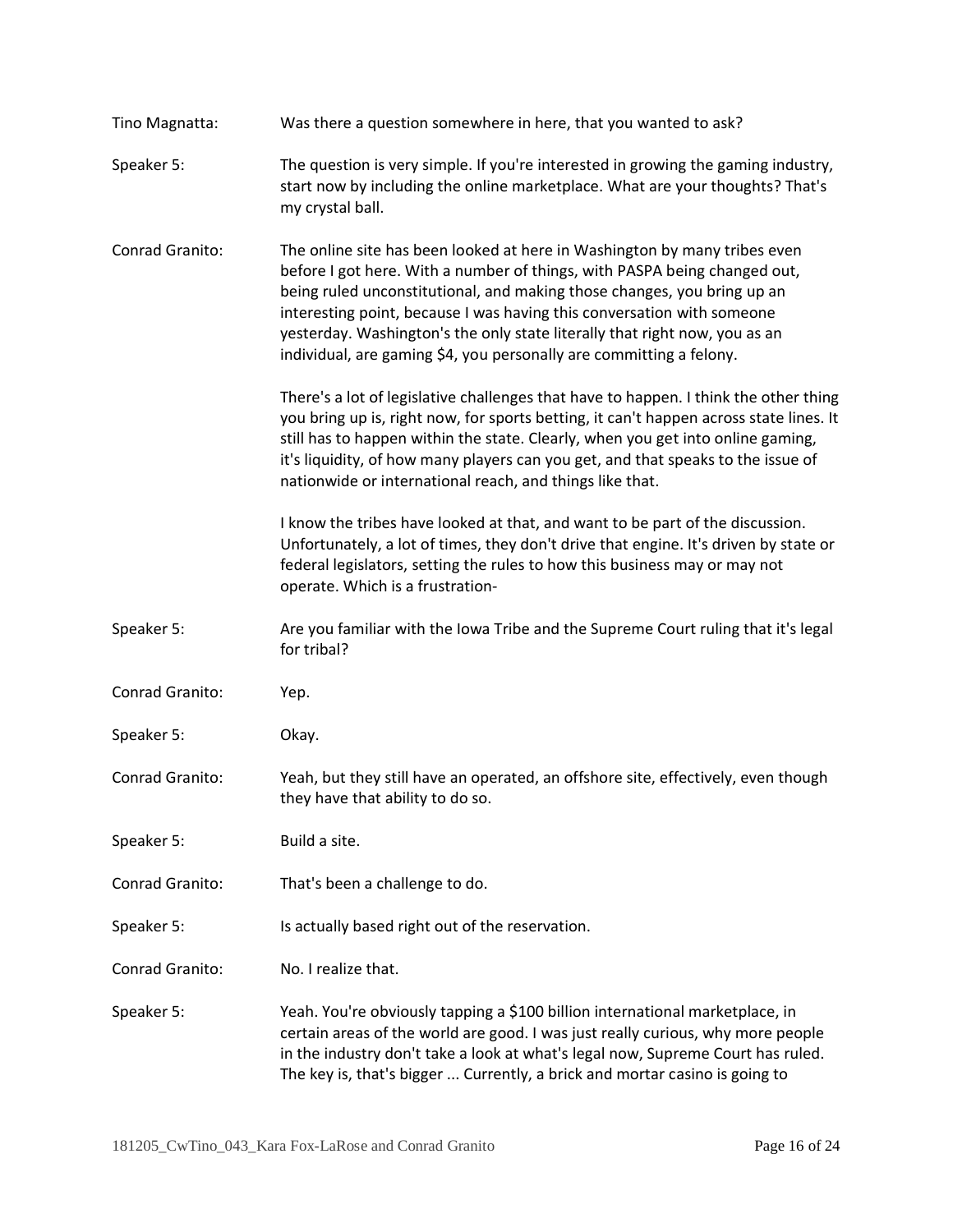|                  | advertise for a 50 square mile radius, maybe 100. That's going to limit you to<br>your customer base. I can run a national television commercial and have 4000-                                                                                                                                                                                                                                                                                 |
|------------------|-------------------------------------------------------------------------------------------------------------------------------------------------------------------------------------------------------------------------------------------------------------------------------------------------------------------------------------------------------------------------------------------------------------------------------------------------|
| Tino Magnatta:   | Okay. We're going to have to cut this off here, because we got other people<br>waiting.                                                                                                                                                                                                                                                                                                                                                         |
| Speaker 5:       | Okay. All right. Okay.                                                                                                                                                                                                                                                                                                                                                                                                                          |
| Tino Magnatta:   | Maybe we'll have another discussion about this at a different time. Thanks.                                                                                                                                                                                                                                                                                                                                                                     |
| Speaker 5:       | That's fine.                                                                                                                                                                                                                                                                                                                                                                                                                                    |
| Tino Magnatta:   | Okay. Let's move on here. Yeah. Okay. Let me see. Who do we have. Ah, here<br>we go. Here's another caller. Hello, this is Tino Magnatta, do you have a<br>question for Conrad and Kara?                                                                                                                                                                                                                                                        |
| Haydee Antezana: | Yes, good afternoon. It's Haydee Antezana from Temecula. How are both, all<br>three of you tonight? This evening.                                                                                                                                                                                                                                                                                                                               |
| Tino Magnatta:   | Good.                                                                                                                                                                                                                                                                                                                                                                                                                                           |
| Kara Fox-LaRose: | Fantastic.                                                                                                                                                                                                                                                                                                                                                                                                                                      |
| Tino Magnatta:   | How are you?                                                                                                                                                                                                                                                                                                                                                                                                                                    |
| Kara Fox-LaRose: | How are you?                                                                                                                                                                                                                                                                                                                                                                                                                                    |
| Haydee Antezana: | Hi. It's wonderful to hear your voices. I miss Conrad, specifically, because I<br>haven't met Kara in face to face. I'm dying to meet you one day. Conrad, I'm<br>looking forward to hearing all your light bulb moments.                                                                                                                                                                                                                       |
|                  | I was recently reading a survey done by Caesar's Entertainment and MGM<br>Resorts, on why visitors are coming this often to Vegas. The main results came<br>out, saying that, it's no suspense in this of course, but it's the fact that they,<br>customers are being nickeled and dimed, with resort fees, parking fees,<br>concessions. Even to the extent that, some casinos are even charging for tap<br>water nowadays, believe it or not. |
|                  | My question is around the fact that, how do you  Customers were going to Las<br>Vegas for the experience. You have the entertainment, et cetera, et cetera. They<br>also want of course the value. How do you get that balance right, that as a<br>casino, you don't become another Vegas casino? How do you get the experience<br>and the value balanced?                                                                                      |
| Kara Fox-LaRose: | I can jump in on that one. I don't know if I'd consider this-                                                                                                                                                                                                                                                                                                                                                                                   |
| Tino Magnatta:   | Yes, great, Kara, thanks.                                                                                                                                                                                                                                                                                                                                                                                                                       |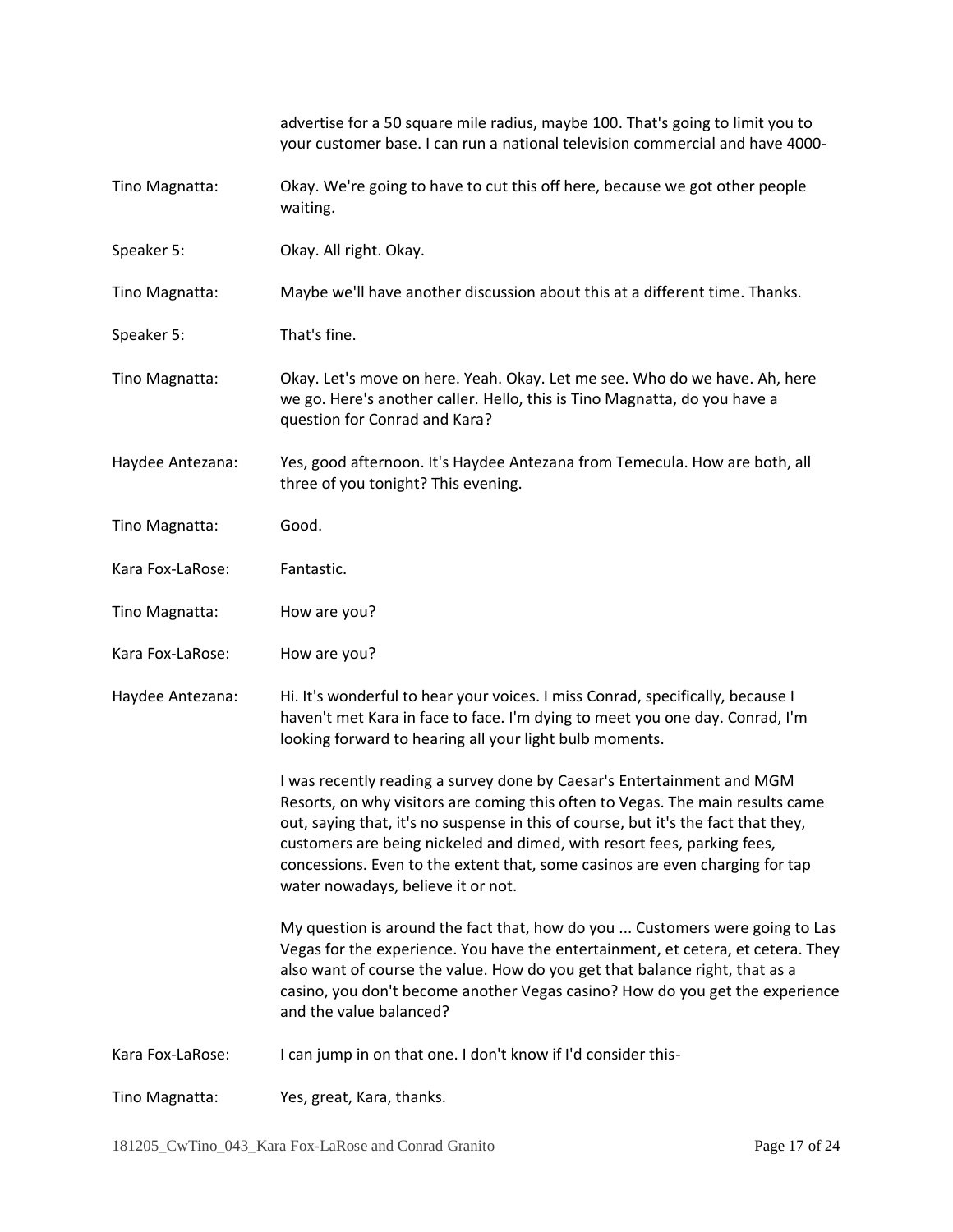Kara Fox-LaRose: ... a light bulb moment or not, but ... I love that, I may use that in the future. It's interesting, how, the results that you just mentioned, when you think about why visitors are coming less often to Vegas, and although the additional fees that are being added, may have an impact. Certainly, I'm not going to debate the results or the outcome, but I do think there's a component of the options gamers have now, and how many states have introduced gaming. If you think about, when I entered the industry about 23 years ago, the main hubs were really Las Vegas and Atlantic City. If you take a look at what the landscape looks like today, I've been in markets also where the surrounding ... I experienced that shift in what we called at the time, market saturation, which is really competition.

> At the end of the day, regardless of, I've worked for beautiful facilities, I've been very fortunate in that regard, very reputable, experience is certainly a focus, and we still experience that downturn in business. Because ultimately, convenience wins. Regardless of, someone's looking for a nice meal and a little bit of gaming, and maybe a little bit of entertainment, if you have another facility that's closer to home, that offers that, you become the destination facility at that point.

It's more challenging to draw those people in. I think balancing that experience and value is really, it's really the recipe, for success. It's about extending a value proposition in terms of how someone feels about spending their time with you. There's so much competition for that, for really having that type of impact on our consumers. I know you're asking the question, I'm delivering it back to you I guess in the same way that you're asking us, but our model is to certainly offer opportunities.

I like to say in marketing, our job is to create excuses, excuses for people to come, and be interested, in who we are and what we have to offer. It's also important to appeal to various audiences, so that you have sustainability. We're fortunate here at this facility, we've given a lot of thought to that. Focus and vision was mentioned earlier, certainly, having the ability to envision what the future may or may not hold, and how we could adapt to that, is so important, so that we can flex with the variations in the market.

I think it's a matter of really creating that quality, and connecting with the people. It's important for us. We have a level of mutual respect, cooperation, building relationships, and welcoming. That's the way we do business, with those four components. That makes people feel special. They feel like they're at home when they come to Ilani. We had a concert the other night, Leann Rimes, it was her holiday show. I've heard so many people talk about how good they felt.

One of my team members mentioned today in a meeting, he said, even when I was leaving the parking lot, when we had to alternate people coming from different exit paths, where you would normally see people fight to get in line when, it was like everyone took their turn, one car would go, then the other. He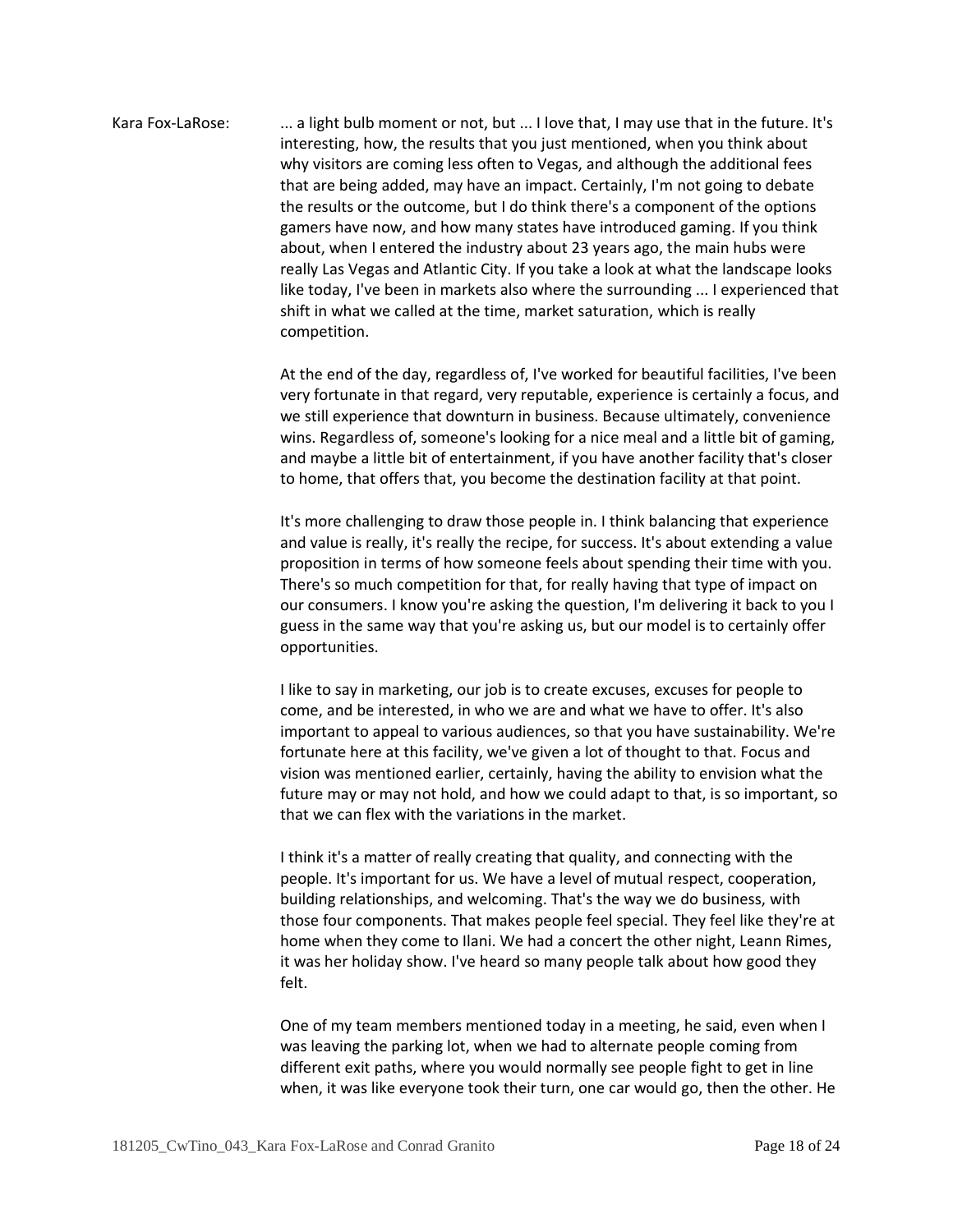That's our goal. People feel good about us. Haydee Antezana: That's a good thing. Conrad Granito: All right. I think Kara brings that up, it's that value proposition. I think you mentioned, what's going on in Vegas. You look at margins, you look at that. Where can I make an extra buck, or where can I loosen this. Case in point, for the month of November, we had a promotion. For the month of November, we charged no ATM fees. At all. Nothing. You could come in, you didn't even have to gamble, you didn't have to have a player's card. We charged no ATM fees. We lost, there is of course, we get a portion of that revenue, but what we made on the floor was 100 times that. You're looking at it as, okay, what is the value proposition to Kara's point, that is going to then serve the customer. It's not charging for water, it's not charging for that, it's giving them that experience, that they feel valued, and then it's a place they feel safe and there. A simple thing of okay, we're not going to charge a fee that month, was astounding. It truly was. Haydee Antezana: Unbelievable. Conrad Granito: I think people lose sight of that. What's interesting is, you see that in Vegas, but very rarely are you seeing those type of fees that are purveying in Las Vegas and any other jurisdiction. Matter of fact, some of the fees are, some of the properties are actually starting to be rescinded. We'll see what happens. Tino Magnatta: Yeah. Haydee Antezana: You're right. Tino Magnatta: You're right. Haydee Antezana: Before they're right, they're bad, we got to get our value up here as well in the native tribal casinos. May I ask one more question, Tino? Tino Magnatta: Yes. Haydee Antezana: We talk about brand and branding, and this is something that obviously, we train into. A lot of the times, people don't know what a brand is. For me, both of you have mentioned it over and over. For me, a brand is a promise of an experience, that you are promising your customer. Conrad, what is your

said, I think it was a result of how we all felt when we left. It just felt so good. It

was a great moment. She spoke to the crowd. It was a nice show.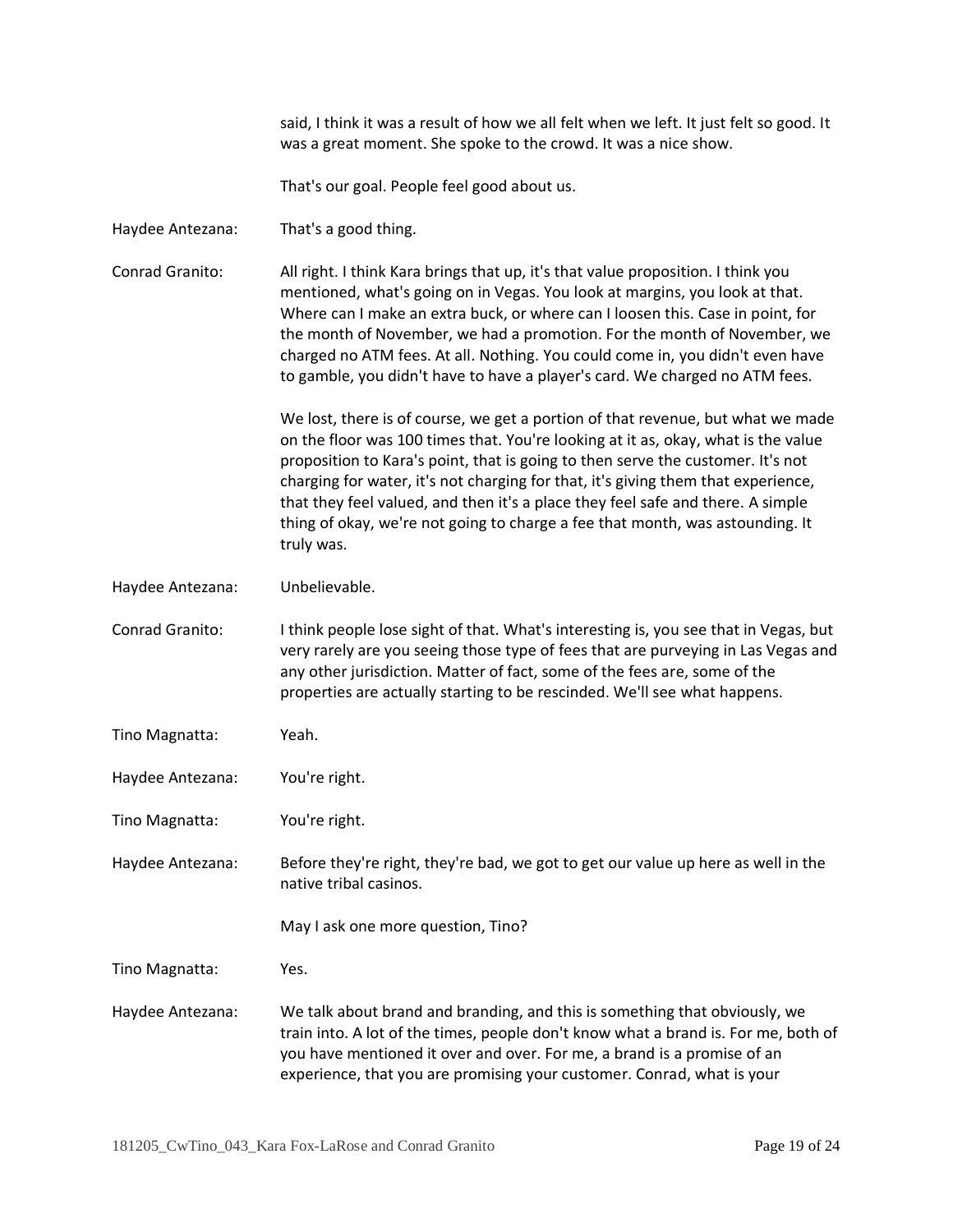|                  | Muckleshoot promise of an experience to your guests? What is the promise of<br>the experience?                                                                                                                                                                                                                                                                         |
|------------------|------------------------------------------------------------------------------------------------------------------------------------------------------------------------------------------------------------------------------------------------------------------------------------------------------------------------------------------------------------------------|
| Conrad Granito:  | The promise to them is that when you come to Muckleshoot, you are going to<br>have fun, and you're going to be entertained while you're having fun. I think we<br>basically, we talk about core values and communication and respect and all<br>those things, but one of our core values is fun. That's-                                                               |
| Haydee Antezana: | Love it.                                                                                                                                                                                                                                                                                                                                                               |
| Conrad Granito:  | what, we strive to have that experience. Kara mentioned it before, but in our<br>new employee orientation, I ask people who're not familiar with this industry,<br>think of our business model. Our business is model? We ask people to get in<br>their car, burn their own gas, fight the traffic, come here and do what? Lose<br>money. Then we ask them to go home- |
| Haydee Antezana: | But walk out with a smile, while they do, right?                                                                                                                                                                                                                                                                                                                       |
| Conrad Granito:  | Yeah. But then, go home, but have such a great experience, we want them to go<br>home and then come back and bring their friends and relatives to lose money.                                                                                                                                                                                                          |
| Haydee Antezana: | Of course.                                                                                                                                                                                                                                                                                                                                                             |
| Conrad Granito:  | They're not walking away. They might walk off with a meal or something from<br>the gift shop, but it's that experience. It better be fun. Not enjoyable, but just<br>pure fun.                                                                                                                                                                                         |
| Haydee Antezana: | Yeah, I love that.                                                                                                                                                                                                                                                                                                                                                     |
| Conrad Granito:  | You're going to come to Muckleshoot, you're going to have fun.                                                                                                                                                                                                                                                                                                         |
| Haydee Antezana: | Yep. What about you, Kara? What about Ilani, what is your promise of an<br>experience?                                                                                                                                                                                                                                                                                 |
| Kara Fox-LaRose: | We have a mission. It is simply this. Ilani desires to free the spirit by celebrating<br>the moments that fill life with memorable and lasting experiences. That is our<br>mission.                                                                                                                                                                                    |
| Haydee Antezana: | Beautiful.                                                                                                                                                                                                                                                                                                                                                             |
| Kara Fox-LaRose: | Yes.                                                                                                                                                                                                                                                                                                                                                                   |
| Haydee Antezana: | I love that.                                                                                                                                                                                                                                                                                                                                                           |
| Kara Fox-LaRose: | That's [crosstalk 00:54:57] forward in many different aspects of our building-                                                                                                                                                                                                                                                                                         |
| Haydee Antezana: | Absolutely.                                                                                                                                                                                                                                                                                                                                                            |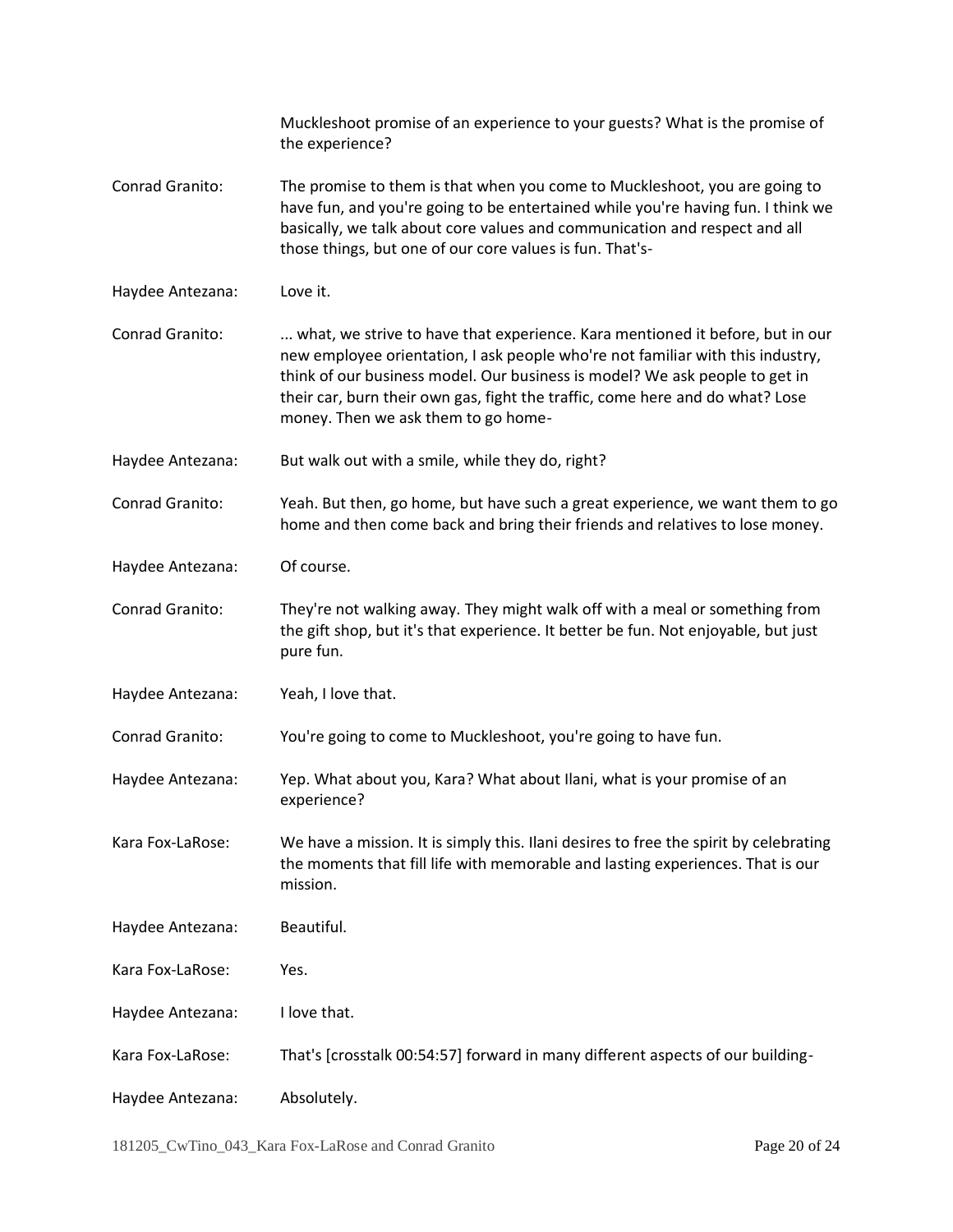| Kara Fox-LaRose: | and the experience here. Yeah.                                                                                                                                                                                                                                                                                                                                                                                                                                                                                                                                                   |
|------------------|----------------------------------------------------------------------------------------------------------------------------------------------------------------------------------------------------------------------------------------------------------------------------------------------------------------------------------------------------------------------------------------------------------------------------------------------------------------------------------------------------------------------------------------------------------------------------------|
| Haydee Antezana: | Wonderful. Thank you both so much.                                                                                                                                                                                                                                                                                                                                                                                                                                                                                                                                               |
| Tino Magnatta:   | That's great.                                                                                                                                                                                                                                                                                                                                                                                                                                                                                                                                                                    |
| Haydee Antezana: | Thank you Tino.                                                                                                                                                                                                                                                                                                                                                                                                                                                                                                                                                                  |
| Kara Fox-LaRose: | Thank you.                                                                                                                                                                                                                                                                                                                                                                                                                                                                                                                                                                       |
| Tino Magnatta:   | Thank you. Great-                                                                                                                                                                                                                                                                                                                                                                                                                                                                                                                                                                |
| Conrad Granito:  | Thank you.                                                                                                                                                                                                                                                                                                                                                                                                                                                                                                                                                                       |
| Tino Magnatta:   | question. Thanks, Haydee. Have a good evening.                                                                                                                                                                                                                                                                                                                                                                                                                                                                                                                                   |
| Haydee Antezana: | Have a good evening.                                                                                                                                                                                                                                                                                                                                                                                                                                                                                                                                                             |
| Tino Magnatta:   | Right, Haydee. Bye.                                                                                                                                                                                                                                                                                                                                                                                                                                                                                                                                                              |
| Kara Fox-LaRose: | You too.                                                                                                                                                                                                                                                                                                                                                                                                                                                                                                                                                                         |
| Tino Magnatta:   | Tino Magnatta, do you have a question for Conrad and Kara?                                                                                                                                                                                                                                                                                                                                                                                                                                                                                                                       |
| Heather Lee:     | Hi, yeah, I do. This is Heather Lee with Atrient, how are you guys doing?                                                                                                                                                                                                                                                                                                                                                                                                                                                                                                        |
| Tino Magnatta:   | Good.                                                                                                                                                                                                                                                                                                                                                                                                                                                                                                                                                                            |
| Kara Fox-LaRose: | Good.                                                                                                                                                                                                                                                                                                                                                                                                                                                                                                                                                                            |
| Conrad Granito:  | Good.                                                                                                                                                                                                                                                                                                                                                                                                                                                                                                                                                                            |
| Heather Lee:     | Good. First I had a comment that I think it's really nice that both of your casinos<br>collaborate instead of being competitors. I was just wondering if you think that<br>other regions or tubes could benefit from the model that you've created in<br>Washington, at least between your two tribes? And, just also a comment on<br>how the two of you might share ideas.                                                                                                                                                                                                      |
| Conrad Granito:  | I'll jump on that one. I think it's possible. I think every market in every region is<br>unique, and tribes have history beyond gaming. A lot of times, it's these<br>historical things that tribes have, happens in Oklahoma and parts of Arizona,<br>even southern California. I think you're seeing more and more where tribes are<br>working as a group, particularly as it gets to legislative matters, but even within<br>markets. Washington is competitive, with Kara and myself, we're not really<br>competitors for the same guests to some extent, for the most part. |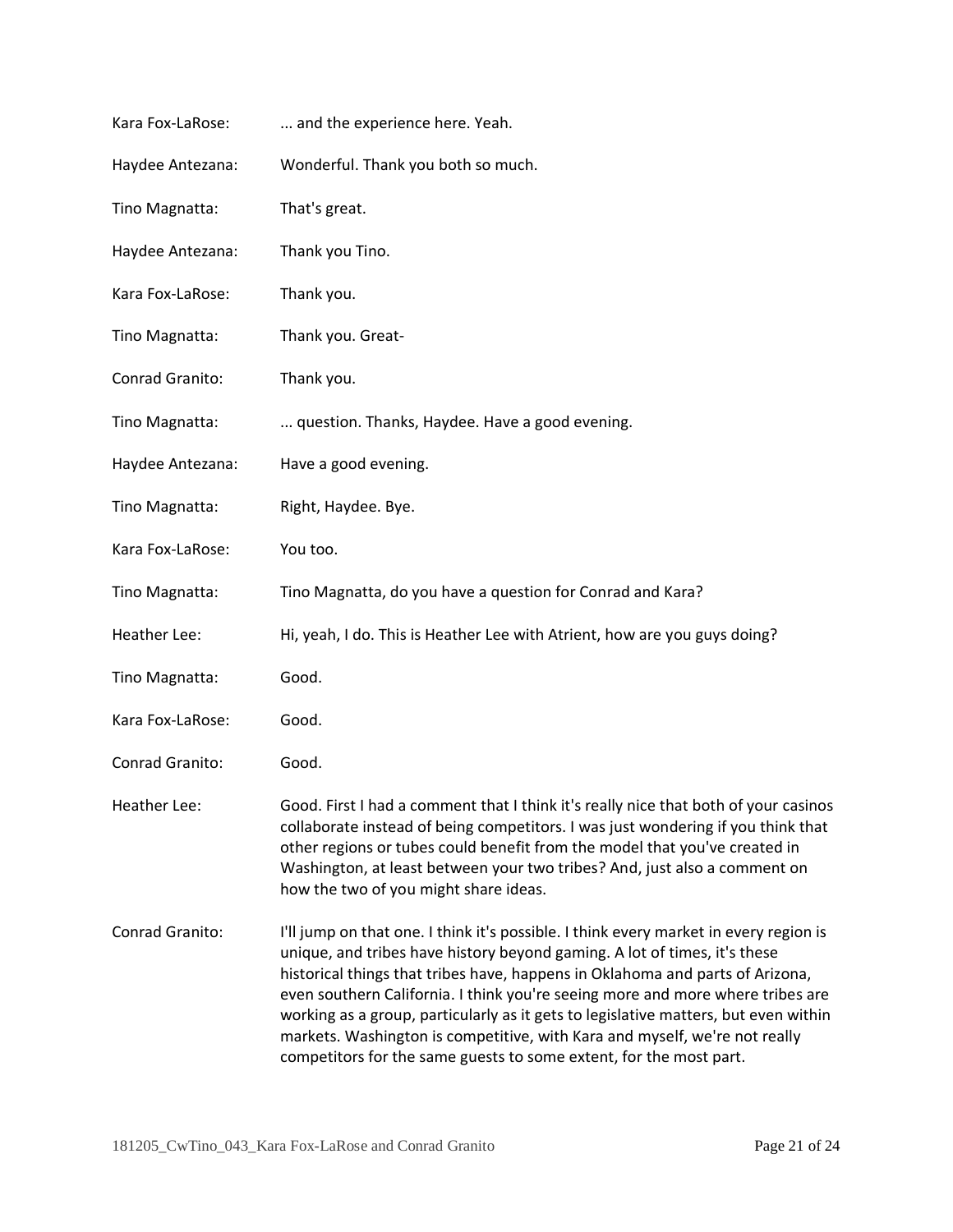You see that, I think competitives is much greater say in southern California, than it is in other parts of there. I think you take advantage of those opportunities when they're there. I think I've worked in very, very competitive markets with tribal and non-tribal, and I've always made it a point to know my counterparts. Literally, we would, I worked in the Lake Charles market, where I was the only tribal, and I competed with regional operators.

We made it a point that every six weeks or so, we had dinner at one of the properties, and we rotated. It was a time for us to okay, what's going on, and everything else. If I had a question about a promotion or whatever, I could call my counterpart up and ask them about the promotion. It wasn't that I had to do a stealth more and a stealth shop or whatever.

I think it's ... How you treat that market. I think you hopefully get to the point where you can have those open lines of communication. We're not exchanging industry secrets here, but we're all in the same industry.

- Kara Fox-LaRose: Right. Yeah, [crosstalk 00:57:40]
- Conrad Granito: I'm not stealth marketing you, Kara, just so you know. Not yet.
- Kara Fox-LaRose: I'm still considered a friend, so hopefully that, we maintain that relationship.
- Conrad Granito: You got it.

Kara Fox-LaRose: Certainly, collaboration definitely brings value. I think in general, the general nature of collaboration is bringing value, working together, towards a common goal. I think what the tribes have done here in the state, is a great thing. It's very healthy. Although I'm not ... We can't be sure of what the dynamic is in each state, and other challenges that people face, but it's certainly helpful to know what has worked within the state of Washington, for me, coming in as, we're the last casino opening here so far.

> There's been a lot of paving the way, prior to us, and really understanding what has worked, and what hurdles to expect. It's helpful not only to our business, but it's also beneficial to the other tribes. Our approach may or may not impact other tribes in the state. I truly understand now, more than ever, why the other tribes do continue to take others under their wing, us being the new kid on the block, let's say, in terms of the most recent facility opened.

> Things that we like to see ourselves as market leaders, it's one of the reasons you're hearing Conrad and I on the phone today, because we have more regular contact, when it comes to hey, Conrad, I have this idea, and what do you think about X Y or Z. We can talk about sports betting, we can talk about online gaming, we could talk about something that already exists. Pick a topic. Let's talk through how we can help each other, how do we approach this, what's the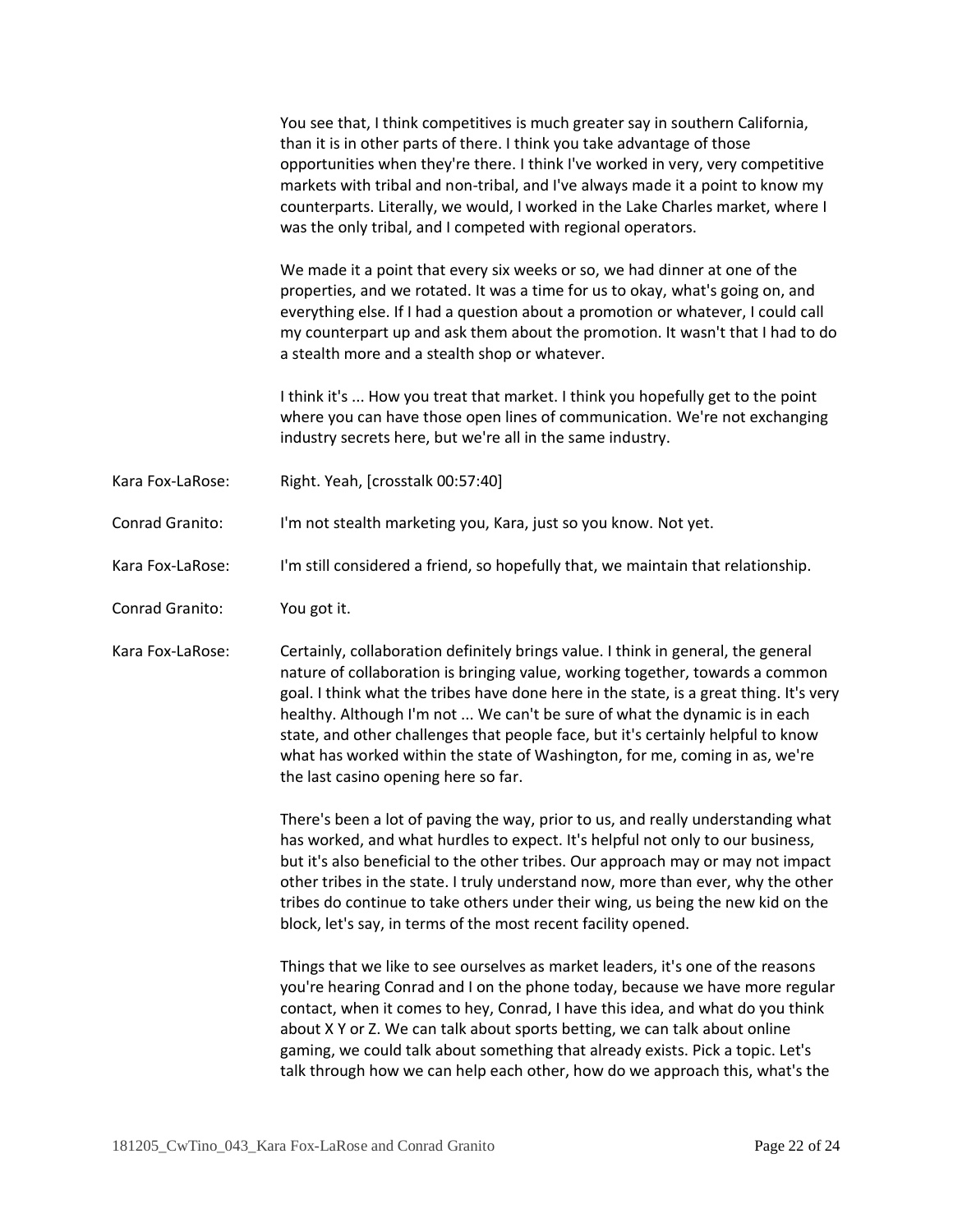|                  | best approach, so that we're working collectively, to either see if the tribes have<br>a collective voice, towards a particular initiative, or not.                                                                                                                                                                                                                                                                                              |
|------------------|--------------------------------------------------------------------------------------------------------------------------------------------------------------------------------------------------------------------------------------------------------------------------------------------------------------------------------------------------------------------------------------------------------------------------------------------------|
|                  | That certainly helps whatever the action plan that follows. I think it could be<br>helpful. I've seen the Mohicans do that with other tribes, where they are in<br>Connecticut, I mentioned them, because that's our managing partner. Also, I<br>come from the Mohican world. They work collaboratively with the<br>Mashantucket Pequot Tribe, which is their main competitor in Connecticut, as<br>they continue to face a changing landscape. |
|                  | Sure, I think it could certainly be beneficial. I know it's a challenge for some,<br>because some are in more competitive markets.                                                                                                                                                                                                                                                                                                               |
| Heather Lee:     | Thank you very much for your answers. I just want to let you know, I really<br>enjoyed the show this evening.                                                                                                                                                                                                                                                                                                                                    |
| Kara Fox-LaRose: | Thank you.                                                                                                                                                                                                                                                                                                                                                                                                                                       |
| Tino Magnatta:   | Thank you so much. Have a good evening.                                                                                                                                                                                                                                                                                                                                                                                                          |
| Heather Lee:     | Thank you Tino.                                                                                                                                                                                                                                                                                                                                                                                                                                  |
| Tino Magnatta:   | Okay. That was great. Guys, I just want to tell you both, I really appreciate you<br>both coming onto the show. Also, you're one of the most knowledgeable and<br>gracious guests I've had on the show. Thank you so much. I want you back.                                                                                                                                                                                                      |
| Kara Fox-LaRose: | Thank you. Appreciate it.                                                                                                                                                                                                                                                                                                                                                                                                                        |
| Conrad Granito:  | God, that was very nice, Tino. Thank you.                                                                                                                                                                                                                                                                                                                                                                                                        |
| Kara Fox-LaRose: | Yeah. It was a lot of fun, really appreciate it.                                                                                                                                                                                                                                                                                                                                                                                                 |
| Tino Magnatta:   | Yeah. This show was very different than most shows. We both heard your life<br>stories, which is good, but I think tonight, we got into some overviews, and I<br>think our viewers really got a lot out of it. You guys both have a happy holiday-                                                                                                                                                                                               |
| Kara Fox-LaRose: | You as well.                                                                                                                                                                                                                                                                                                                                                                                                                                     |
| Tino Magnatta:   | and we will talk next year.                                                                                                                                                                                                                                                                                                                                                                                                                      |
| Conrad Granito:  | You got it.                                                                                                                                                                                                                                                                                                                                                                                                                                      |
| Kara Fox-LaRose: | All right.                                                                                                                                                                                                                                                                                                                                                                                                                                       |
| Conrad Granito:  | Take care.                                                                                                                                                                                                                                                                                                                                                                                                                                       |
| Kara Fox-LaRose: | Sounds good. Thank you.                                                                                                                                                                                                                                                                                                                                                                                                                          |